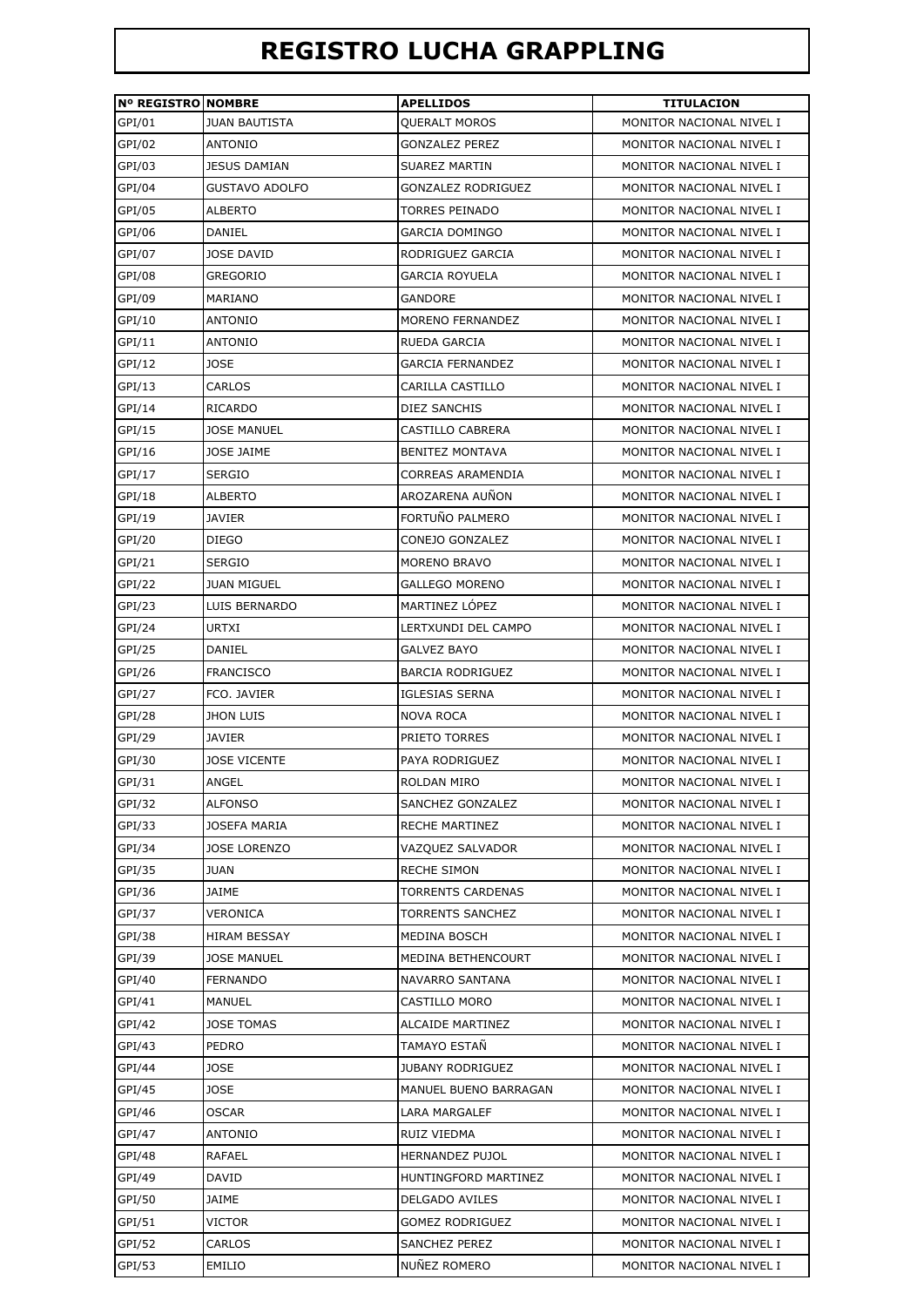| GPI/54  | <b>IVAN TOMAS</b>      | <b>GONZALEZ PADILLA</b> | MONITOR NACIONAL NIVEL I |
|---------|------------------------|-------------------------|--------------------------|
| GPI/55  | <b>TINERFE MIGUEL</b>  | PALMERO HERNANDEZ       | MONITOR NACIONAL NIVEL I |
| GPI/56  | <b>JOSE RAMON</b>      | MORALES RODRIGUEZ       | MONITOR NACIONAL NIVEL I |
| GPI/57  | <b>EDUARDO</b>         | <b>GARCIA MENDEZ</b>    | MONITOR NACIONAL NIVEL I |
| GPI/58  | <b>JORDI</b>           | VAZQUEZ CABRERA         | MONITOR NACIONAL NIVEL I |
| GPI/59  | CARLOS                 | SUNDARDAS MIRCHANDANI   | MONITOR NACIONAL NIVEL I |
| GPI/60  | <b>FLORENTIN</b>       | <b>HERNANDEZ RAMOS</b>  | MONITOR NACIONAL NIVEL I |
| GPI/61  | ALEJANDRO              | ARIAS MARTINEZ          | MONITOR NACIONAL NIVEL I |
| GPI/62  | RAFAEL                 | <b>VALERO RUIZ</b>      | MONITOR NACIONAL NIVEL I |
| GPI/63  | LAUTARO                | NICOLAS ARBORELO        | MONITOR NACIONAL NIVEL I |
| GPI/64  | <b>ROBERTO</b>         | NUÑEZ ROMERO            | MONITOR NACIONAL NIVEL I |
| GPI/65  | ALEXANDRE              | SIERRA DO NASCIMENTO    | MONITOR NACIONAL NIVEL I |
| GPI/66  | JOSÉ JULIO             | SANTANA DELGADO         | MONITOR NACIONAL NIVEL I |
| GPI/67  | <b>JUAN CARLOS</b>     | <b>SOSA TRUJILLO</b>    | MONITOR NACIONAL NIVEL I |
| GPI/68  | <b>RAMON</b>           | RAMIREZ DIAZ            | MONITOR NACIONAL NIVEL I |
| GPI/69  | <b>ENRIQUE</b>         | PEREZ TELLER            | MONITOR NACIONAL NIVEL I |
| GPI/70  | <b>ANTONIO</b>         | <b>GALLEGO GUERRERO</b> | MONITOR NACIONAL NIVEL I |
| GPI/71  | LUÍS ALFONSO           | LÓPEZ-OUIÑONES TOLEDANO | MONITOR NACIONAL NIVEL I |
| GPI/72  | <b>ALEXIS</b>          | MAÑAS BARROSO           | MONITOR NACIONAL NIVEL I |
| GPI/73  | <b>EVARISTO MANUEL</b> | GONZÁLEZ MELLADO        | MONITOR NACIONAL NIVEL I |
| GPI/74  | ÁNGEL                  | GÓMEZ VILLUENDAS        | MONITOR NACIONAL NIVEL I |
| GPI/75  | JOSÉ ANTONIO           | MÉRIDA CAMPOS           | MONITOR NACIONAL NIVEL I |
| GPI/76  | JESÚS                  | PÉREZ PÉREZ             | MONITOR NACIONAL NIVEL I |
| GPI/77  | JOSÉ ANTONIO           | <b>FERRER ALMANSA</b>   | MONITOR NACIONAL NIVEL I |
| GPI/78  | <b>JAVIER</b>          | ATENCIA ESCALANTE       | MONITOR NACIONAL NIVEL I |
| GPI/79  | <b>JOSÉ FRANCISCO</b>  | VILA RODRIGUEZ          | MONITOR NACIONAL NIVEL I |
| GPI/80  | JOSÉ JUAN              | SÁNCHEZ MATÍAS          | MONITOR NACIONAL NIVEL I |
| GPI/81  | LUCAS LEMI             | PODADERA ORGE           | MONITOR NACIONAL NIVEL I |
| GPI/82  | <b>JUAN ANTONIO</b>    | <b>JIMENEZ SALMA</b>    | MONITOR NACIONAL NIVEL I |
| GPI/83  | <b>JOSE ALBERTO</b>    | <b>ESPINOSA</b>         | MONITOR NACIONAL NIVEL I |
| GPI/84  | MIGUEL ANGEL           | <b>GORBE</b>            | MONITOR NACIONAL NIVEL I |
| GPI/85  | <b>CRISTINA</b>        | <b>GUERRA SANTANA</b>   | MONITOR NACIONAL NIVEL I |
| GPI/86  | <b>VICTORIA</b>        | <b>GUERRA SANTANA</b>   | MONITOR NACIONAL NIVEL I |
| GPI/87  | <b>BLAS</b>            | DIAZ GONZALEZ           | MONITOR NACIONAL NIVEL I |
| GPI/88  | MIGUEL ABRAHAM         | CABRERA PLASENCIA       | MONITOR NACIONAL NIVEL I |
| GPI/89  | <b>EDUARDO</b>         | <b>GONZALEZ CORREA</b>  | MONITOR NACIONAL NIVEL I |
| GPI/90  | <b>SERGIO</b>          | MARTÍN GONZÁLEZ         | MONITOR NACIONAL NIVEL I |
| GPI/91  | <b>EUGENIO</b>         | <b>GALINDO REAL</b>     | MONITOR NACIONAL NIVEL I |
| GPI/92  | PEDRO JACINTO          | GARCIA                  | MONITOR NACIONAL NIVEL I |
| GPI/93  | <b>JOSE DURÁN</b>      | <b>BARTOLOME</b>        | MONITOR NACIONAL NIVEL I |
| GPI/94  | ANGEL                  | LAGO GONZALEZ           | MONITOR NACIONAL NIVEL I |
| GPI/95  | <b>IAGO</b>            | DA VILA PIÑEIRO         | MONITOR NACIONAL NIVEL I |
| GPI/96  | <b>CARLOS FABIAN</b>   | THIEBAUT TROCIDO        | MONITOR NACIONAL NIVEL I |
| GPI/97  | MIGUEL ANGEL           | SIERRA PORTILLO         | MONITOR NACIONAL NIVEL I |
| GPI/98  | RAMIRO                 | SAMPEDRO DIAZ           | MONITOR NACIONAL NIVEL I |
| GPI/99  | <b>ALBERTO</b>         | GONZALEZ ORTIZ          | MONITOR NACIONAL NIVEL I |
| GPI/100 | <b>AMADOR</b>          | MEJIAS PEREZ            | MONITOR NACIONAL NIVEL I |
| GPI/101 | <b>JORGE</b>           | <b>GARCIA CACHÓN</b>    | MONITOR NACIONAL NIVEL I |
| GPI/102 | <b>ANDRES</b>          | BERNARDINO GIL          | MONITOR NACIONAL NIVEL I |
| GPI/103 | <b>ADOLFO</b>          | PRIETO LOPEZ            | MONITOR NACIONAL NIVEL I |
| GPI/104 | <b>JOSE MANUEL</b>     | <b>AYUDE LOPEZ</b>      | MONITOR NACIONAL NIVEL I |
| GPI/105 | <b>JOSE</b>            | <b>CONDE SANCHEZ</b>    | MONITOR NACIONAL NIVEL I |
| GPI/106 | DAVID                  | GRAIÑO LEMA             | MONITOR NACIONAL NIVEL I |
| GPI/107 | LUIS                   | PARDO BRAVO             | MONITOR NACIONAL NIVEL I |
| GPI/108 | RAMON                  | DOMINGUEZ FERNANDEZ     | MONITOR NACIONAL NIVEL I |
| GPI/109 | <b>RUBEN</b>           | VARELA VAZQUEZ          | MONITOR NACIONAL NIVEL I |
| GPI/110 | <b>DIEGO</b>           | PALLARES SANTOS         | MONITOR NACIONAL NIVEL I |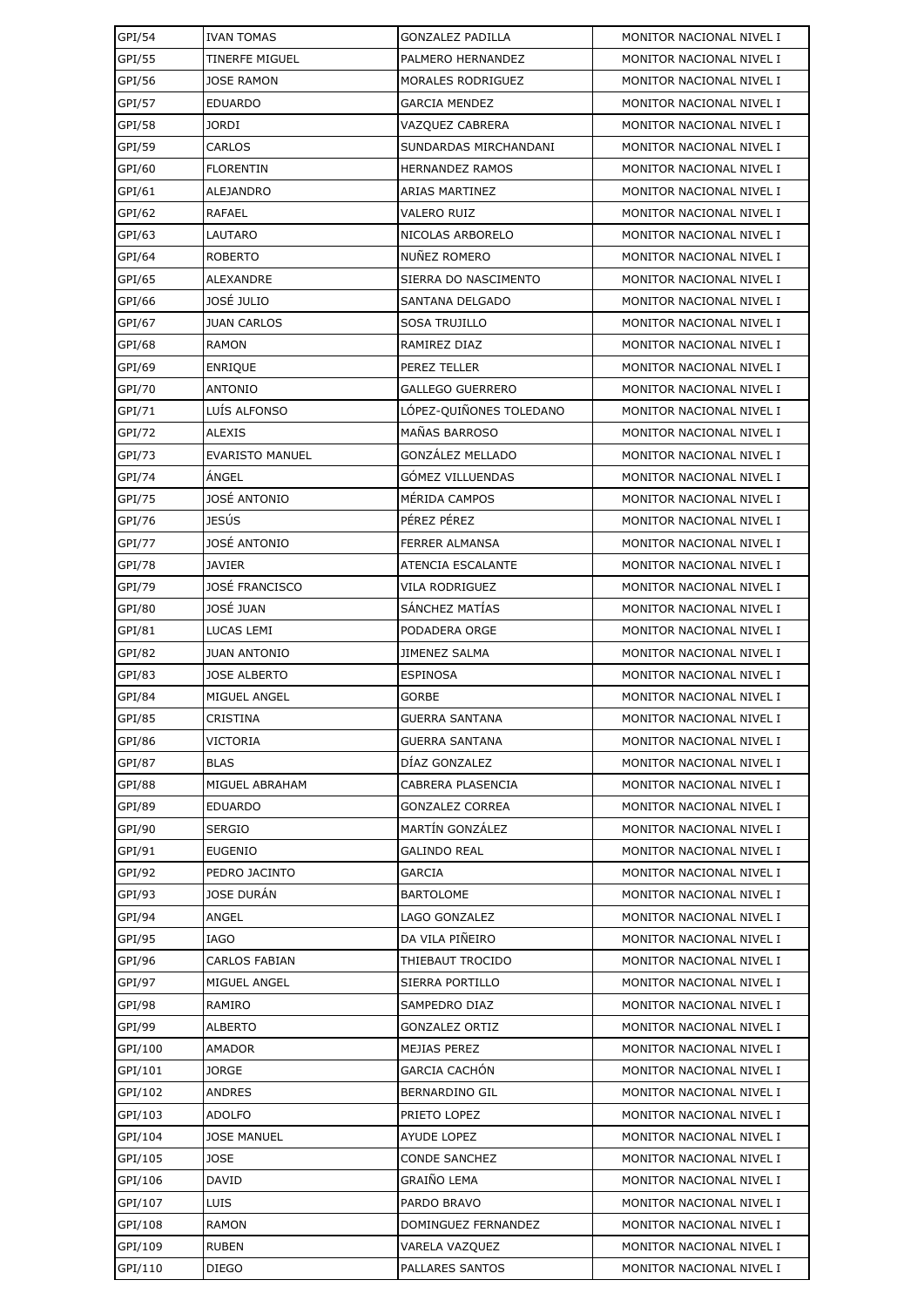| GPI/111 | DAVID                   | SEIJO NUÑEZ              | MONITOR NACIONAL NIVEL I |
|---------|-------------------------|--------------------------|--------------------------|
| GPI/112 | LUIS MIGUEL             | <b>GARNIL RIELO</b>      | MONITOR NACIONAL NIVEL I |
| GPI/113 | <b>ELISEO</b>           | PERMUY SOTO              | MONITOR NACIONAL NIVEL I |
| GPI/114 | PABLO                   | FERNANDEZ RODRIGUEZ      | MONITOR NACIONAL NIVEL I |
| GPI/115 | <b>FERNANDO</b>         | SILVA REIRIZ             | MONITOR NACIONAL NIVEL I |
| GPI/116 | ALEJANDRO               | SILVA REIRIZ             | MONITOR NACIONAL NIVEL I |
| GPI/117 | <b>CLEMENTE</b>         | ALVES BELLO              | MONITOR NACIONAL NIVEL I |
| GPI/118 | DAVID                   | ARMENDARIZ ARAUZO        | MONITOR NACIONAL NIVEL I |
| GPI/119 | <b>JOSE DAVID</b>       | <b>HERNANDEZ ARTILES</b> | MONITOR NACIONAL NIVEL I |
| GPI/120 | <b>CARLOS ALBERTO</b>   | <b>MARTIN CABRERA</b>    | MONITOR NACIONAL NIVEL I |
| GPI/121 | EDUARDO JAVIER          | ALEMAN CASANOVA          | MONITOR NACIONAL NIVEL I |
| GPI/122 | ANGEL MANUEL            | VALLEJO GARCIA           | MONITOR NACIONAL NIVEL I |
| GPI/123 | IRMA SILVIA             | PEREZ GIL                | MONITOR NACIONAL NIVEL I |
| GPI/124 | <b>FRANCISCO RAFAEL</b> | <b>RUBIO GOMEZ</b>       | MONITOR NACIONAL NIVEL I |
| GPI/125 | <b>JOSE RAMÓN</b>       | DIEZ MERINO              | MONITOR NACIONAL NIVEL I |
| GPI/126 | <b>CLEMENTE</b>         | <b>BERMEJO VEZ</b>       | MONITOR NACIONAL NIVEL I |
| GPI/127 | DAVID                   | SANTIAGO OLIVARES        | MONITOR NACIONAL NIVEL I |
| GPI/128 | <b>JOSE VICTOR</b>      | RODRIGUEZ GORDILLO       | MONITOR NACIONAL NIVEL I |
| GPI/129 | DANIEL                  | MENDEZ CASTRO            | MONITOR NACIONAL NIVEL I |
| GPI/130 | <b>RAUL</b>             | <b>FANDOS MOYANO</b>     | MONITOR NACIONAL NIVEL I |
| GPI/131 | <b>MARC</b>             | <b>VALERO MUR</b>        | MONITOR NACIONAL NIVEL I |
| GPI/132 | ALVARO                  | <b>QUINTANO SÁNCHEZ</b>  | MONITOR NACIONAL NIVEL I |
| GPI/133 | JAVIER                  | MORENO MORENO            | MONITOR NACIONAL NIVEL I |
| GPI/134 | LUIS JAVIER             | DE CRUZ RAMOS            | MONITOR NACIONAL NIVEL I |
| GPI/135 | <b>JESUS MARIA</b>      | <b>HERRERO PEREZ</b>     | MONITOR NACIONAL NIVEL I |
| GPI/136 | <b>JOSE ANGEL</b>       | LUQUE CHACON             | MONITOR NACIONAL NIVEL I |
| GPI/137 | <b>ROBERTO</b>          | FERNANDEZ MONTERO        | MONITOR NACIONAL NIVEL I |
| GPI/138 | <b>JOSE LUIS</b>        | <b>BRAVO ORTEGA</b>      | MONITOR NACIONAL NIVEL I |
| GPI/139 | ARIEL                   | LENIS APARICIO           | MONITOR NACIONAL NIVEL I |
| GPI/140 | JESUS FCO.              | MARÍN VILLACAÑAS         | MONITOR NACIONAL NIVEL I |
| GPI/141 | <b>IGNACIO</b>          | MORENO FIDALGO           | MONITOR NACIONAL NIVEL I |
| GPI/142 | <b>OMAR</b>             | RODRIGUEZ BENITO         | MONITOR NACIONAL NIVEL I |
| GPI/143 | <b>ARTURO</b>           | GONZALO DEL ALAMO        | MONITOR NACIONAL NIVEL I |
| GPI/144 | <b>JORGE PASCUAL</b>    | <b>JIMENEZ ORDAZ</b>     | MONITOR NACIONAL NIVEL I |
| GPI/145 | ALVARO                  | <b>GORRIZ MAICAS</b>     | MONITOR NACIONAL NIVEL I |
| GPI/146 | <b>ABRAHAN</b>          | DE LA TORRE ARROYO       | MONITOR NACIONAL NIVEL I |
| GPI/147 | <b>VIDAL</b>            | <b>HERRERO ADAN</b>      | MONITOR NACIONAL NIVEL I |
| GPI/148 | <b>GUILLERMO</b>        | ANGUITA MORALES          | MONITOR NACIONAL NIVEL I |
| GPI/149 | <b>ANDRES</b>           | CABRERA SERRANO          | MONITOR NACIONAL NIVEL I |
| GPI/150 | <b>FELIX</b>            | RAMIRO LUCIA             | MONITOR NACIONAL NIVEL I |
| GPI/151 | <b>ARTUR</b>            | SANCHEZ GIBERNAU         | MONITOR NACIONAL NIVEL I |
| GPI/152 | <b>JESUS</b>            | LAZARO MURIEL            | MONITOR NACIONAL NIVEL I |
| GPI/153 | MIKEL                   | MARDONES ORTIZ DE ZARATE | MONITOR NACIONAL NIVEL I |
| GPI/154 | <b>SERGIO</b>           | CALDERON GONZALEZ        | MONITOR NACIONAL NIVEL I |
| GPI/155 | MANUEL                  | RUEDA GONZALEZ           | MONITOR NACIONAL NIVEL I |
| GPI/156 | <b>JONATHAN</b>         | DE ABAJO GONZALEZ        | MONITOR NACIONAL NIVEL I |
| GPI/157 | <b>JORGE CARLOS</b>     | LAFUENTE FERNANDEZ       | MONITOR NACIONAL NIVEL I |
| GPI/158 | <b>JESUS</b>            | <b>IBAÑEZ MARTINEZ</b>   | MONITOR NACIONAL NIVEL I |
| GPI/159 | <b>SERGIO</b>           | DEL RIO GARCIA           | MONITOR NACIONAL NIVEL I |
| GPI/160 | <b>JOSE CARLOS</b>      | <b>VERDEJO POLO</b>      | MONITOR NACIONAL NIVEL I |
| GPI/161 | CRISTIAN                | ALMEIDA HERNANDEZ        | MONITOR NACIONAL NIVEL I |
| GPI/162 | <b>JOSE</b>             | MUÑOZ DOMINGUEZ          | MONITOR NACIONAL NIVEL I |
| GPI/163 | ADRIAN MANUEL           | RODRIGUEZ LOPEZ          | MONITOR NACIONAL NIVEL I |
| GPI/164 | <b>MARCH DAILOS</b>     | CERDA GUTIERREZ          | MONITOR NACIONAL NIVEL I |
| GPI/165 | <b>VANESA</b>           | PIÑEIRO OTERO            | MONITOR NACIONAL NIVEL I |
| GPI/166 | <b>JOSE LUIS</b>        | MARTIN DE LAS BLANCAS    | MONITOR NACIONAL NIVEL I |
| GPI/167 | <b>EDUARDO</b>          | MARTINEZ HIDALGO         | MONITOR NACIONAL NIVEL I |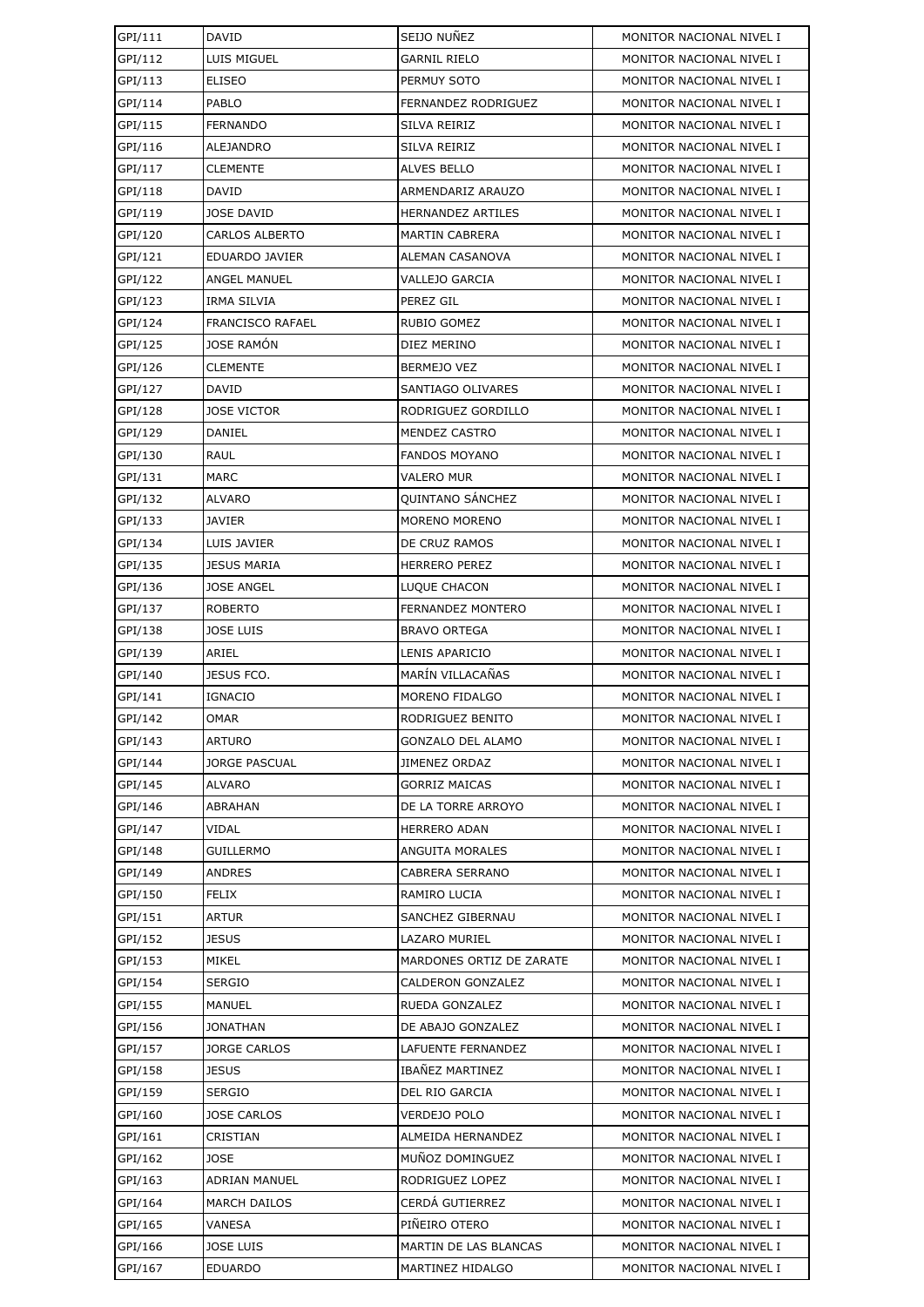| GPI/168 | DAVID                    | <b>OSES GARROS</b>       | MONITOR NACIONAL NIVEL I |
|---------|--------------------------|--------------------------|--------------------------|
| GPI/169 | MIGUEL ANGEL             | DIAZ RODRIGUEZ           | MONITOR NACIONAL NIVEL I |
| GPI/170 | TONI                     | <b>FERRER VADELL</b>     | MONITOR NACIONAL NIVEL I |
| GPI/171 | <b>GENOVEVA</b>          | MORALES GONZALEZ         | MONITOR NACIONAL NIVEL I |
| GPI/172 | <b>ANTONIO</b>           | GUERRA BERMUDO           | MONITOR NACIONAL NIVEL I |
| GPI/173 | ANA                      | HUERTA BLANCO            | MONITOR NACIONAL NIVEL I |
| GPI/174 | MIGUEL                   | DIAZ DIAZ                | MONITOR NACIONAL NIVEL I |
| GPI/175 | <b>SANTIAGO</b>          | <b>GOMEZ LOPEZ</b>       | MONITOR NACIONAL NIVEL I |
| GPI/176 | <b>JAIR</b>              | CORREA DE MAGLHAES       | MONITOR NACIONAL NIVEL I |
| GPI/177 | <b>JOSE ANGEL</b>        | <b>GALVAN JIMENEZ</b>    | MONITOR NACIONAL NIVEL I |
| GPI/178 | NAUZET                   | VEGA MORALES             | MONITOR NACIONAL NIVEL I |
| GPI/179 | DANIEL                   | LLORET ALEMANY           | MONITOR NACIONAL NIVEL I |
| GPI/180 | <b>FRANCISCO</b>         | DIEZ MAESTRE             | MONITOR NACIONAL NIVEL I |
| GPI/181 | <b>STANLY</b>            | <b>BARBOSA DE SOUZA</b>  | MONITOR NACIONAL NIVEL I |
| GPI/182 | <b>MARTIN</b>            | <b>FUERO PONCE</b>       | MONITOR NACIONAL NIVEL I |
| GPI/183 | <b>JOSEP</b>             | FLORIDO IBAÑEZ           | MONITOR NACIONAL NIVEL I |
| GPI/184 | LUIS DAVID               | <b>MUNUERA CRUZ</b>      | MONITOR NACIONAL NIVEL I |
| GPI/185 | <b>DAVID</b>             | GRANDE RODRIGUEZ         | MONITOR NACIONAL NIVEL I |
| GPI/186 | <b>ELOY</b>              | FERNANDEZ BENITO         | MONITOR NACIONAL NIVEL I |
| GPI/187 | MANUEL                   | NAVARRO MADERO           | MONITOR NACIONAL NIVEL I |
| GPI/188 | <b>SERGIO</b>            | NAVALÓN APARICIO         | MONITOR NACIONAL NIVEL I |
| GPI/189 | <b>OSCAR</b>             | <b>GALLEGO CABALLERO</b> | MONITOR NACIONAL NIVEL I |
| GPI/190 | <b>FERNANDO</b>          | MUÑOZ MANZANO            | MONITOR NACIONAL NIVEL I |
| GPI/191 | <b>BENJAMIN</b>          | GARCIA LOPEZ             | MONITOR NACIONAL NIVEL I |
| GPI/192 | <b>MIGUEL</b>            | AVELLA CERVERA           | MONITOR NACIONAL NIVEL I |
| GPI/193 | <b>FRANCISCO JOSE</b>    | <b>MENERO GARCES</b>     | MONITOR NACIONAL NIVEL I |
| GPI/194 | <b>JUAN</b>              | GARCIA GARRIDO           | MONITOR NACIONAL NIVEL I |
| GPI/195 | YOSIMAR                  | <b>MARTIN BELTRAN</b>    | MONITOR NACIONAL NIVEL I |
| GPI/196 | <b>JUSTO SALVADOR</b>    | DELGADO GOMEZ            | MONITOR NACIONAL NIVEL I |
| GPI/197 | PEDRO MANUEL             | <b>REYES GARCIA</b>      | MONITOR NACIONAL NIVEL I |
| GPI/198 | <b>ENRIQUE ALEJANDRO</b> | CABEZA CABRERA           | MONITOR NACIONAL NIVEL I |
| GPI/199 | <b>IKER</b>              | NIETO IZURRIAGA          | MONITOR NACIONAL NIVEL I |
| GPI/200 | FCO. JAVIER              | <b>BIOSCA MOLINA</b>     | MONITOR NACIONAL NIVEL I |
| GPI/201 | RAUL                     | ROBLES RUBIO             | MONITOR NACIONAL NIVEL I |
| GPI/202 | IÑIGO                    | ZARRABEITIA ARISTANDO    | MONITOR NACIONAL NIVEL I |
| GPI/203 | <b>JOSE</b>              | GARCIA RAMOS             | MONITOR NACIONAL NIVEL I |
| GPI/204 | <b>ANDRE LUIS</b>        | <b>JUSTO DRUMOND</b>     | MONITOR NACIONAL NIVEL I |
| GPI/205 | MEHMED                   | <b>HYUSMENOV KODAKOV</b> | MONITOR NACIONAL NIVEL I |
| GPI/206 | <b>IGNACIO</b>           | <b>GARCIA PRENDES</b>    | MONITOR NACIONAL NIVEL I |
| GPI/207 | DAVID                    | SALGADO MODIA            | MONITOR NACIONAL NIVEL I |
| GPI/208 | JAVIER                   | LANDA BLANCO             | MONITOR NACIONAL NIVEL I |
| GPI/209 | <b>JORGE PABLO</b>       | RAJ                      | MONITOR NACIONAL NIVEL I |
| GPI/210 | LUIS                     | GARCIA CASTROVIEJO       | MONITOR NACIONAL NIVEL I |
| GPI/211 | <b>FERNANDO</b>          | GARCIA CASTROVIEJO       | MONITOR NACIONAL NIVEL I |
| GPI/212 | RAUL                     | MONTERO ABAD             | MONITOR NACIONAL NIVEL I |
| GPI/213 | <b>RODRIGO</b>           | PIRES DA SILVA           | MONITOR NACIONAL NIVEL I |
| GPI/214 | <b>VICTOR MANUEL</b>     | HERNANDEZ RODRIGUEZ      | MONITOR NACIONAL NIVEL I |
| GPI/215 | <b>JESUS</b>             | LOPEZ GARCIA             | MONITOR NACIONAL NIVEL I |
| GPI/216 | <b>JESUS MANUEL</b>      | RODRIGUEZ DEL ROSARIO    | MONITOR NACIONAL NIVEL I |
| GPI/217 | ALAIN                    | ARENAS AGUIRRE           | MONITOR NACIONAL NIVEL I |
| GPI/218 | JUAN                     | BETOÑO CIREROL           | MONITOR NACIONAL NIVEL I |
| GPI/219 | <b>JUAN CARLOS</b>       | GUTIERREZ BAÑOS          | MONITOR NACIONAL NIVEL I |
| GPI/220 | <b>JAVIER</b>            | MONTERO GONZALEZ         | MONITOR NACIONAL NIVEL I |
| GPI/221 | JESUS                    | RODRIGUEZ MORALES        | MONITOR NACIONAL NIVEL I |
| GPI/222 | EDUARDO JOSE             | DOMINGUEZ JIMENEZ        | MONITOR NACIONAL NIVEL I |
| GPI/223 | RAFAEL                   | <b>MONTES GARCIA</b>     | MONITOR NACIONAL NIVEL I |
| GPI/224 | <b>JUAN MANUEL</b>       | CAMPILLO RODRIGUEZ       | MONITOR NACIONAL NIVEL I |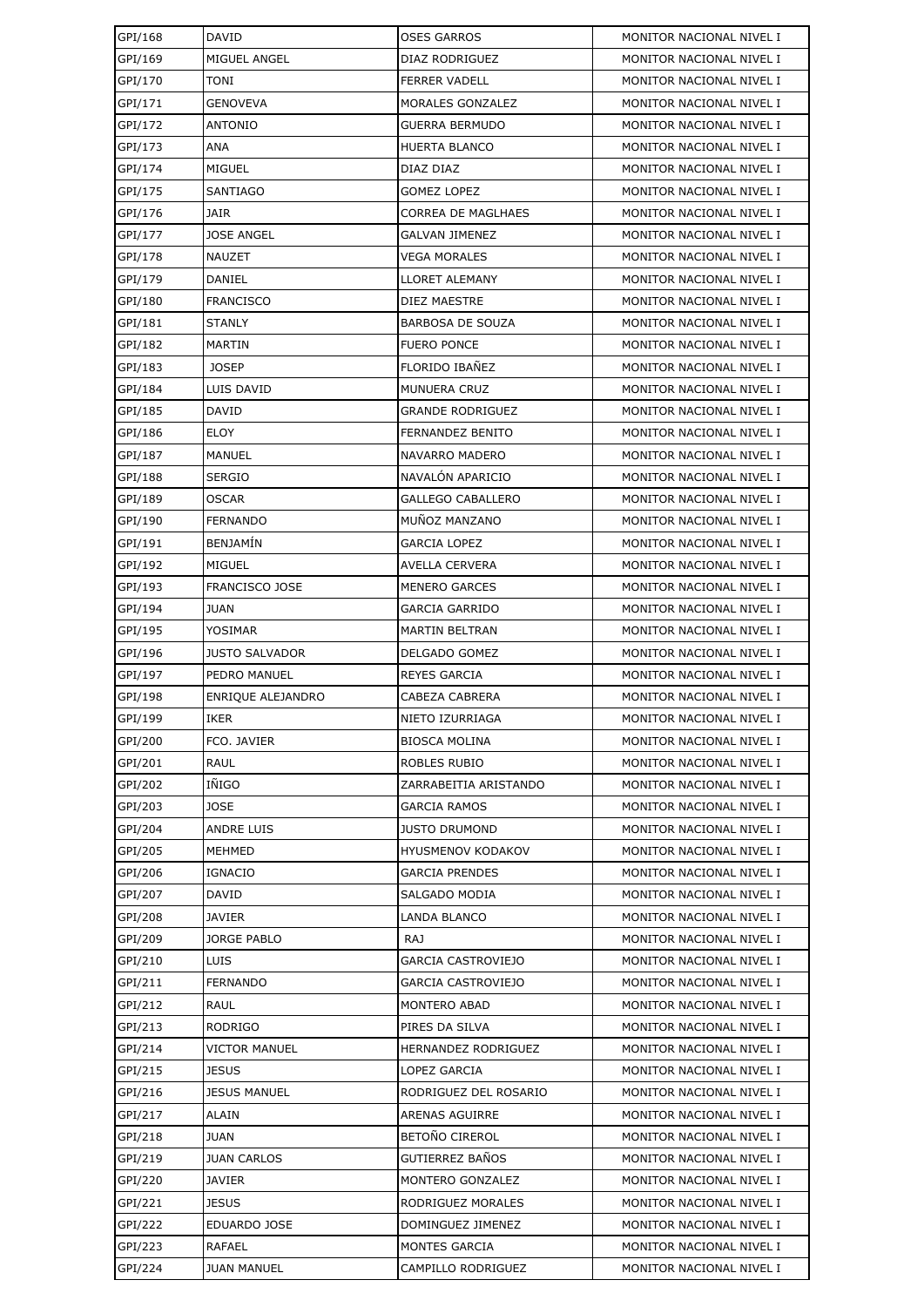| GPI/225 | <b>RODRIGO</b>        | <b>GARCIA PEREZ</b>        | MONITOR NACIONAL NIVEL I |
|---------|-----------------------|----------------------------|--------------------------|
| GPI/226 | <b>CARLOS ALBERTO</b> | LOPEZ ALEIXANDRE           | MONITOR NACIONAL NIVEL I |
| GPI/227 | <b>JOSE MANUEL</b>    | <b>ANDRES MAYOR</b>        | MONITOR NACIONAL NIVEL I |
| GPI/228 | <b>VICTOR</b>         | ORTEGA ALCARAZ             | MONITOR NACIONAL NIVEL I |
| GPI/229 | TIAGO                 | MARASCHIN                  | MONITOR NACIONAL NIVEL I |
| GPI/230 | <b>RUBÉN</b>          | ALIAGA GÓMEZ               | MONITOR NACIONAL NIVEL I |
| GPI/231 | CATALÍN               | <b>ERSEN</b>               | MONITOR NACIONAL NIVEL I |
| GPI/232 | <b>JUAN ANTONIO</b>   | <b>DUELT LAVADO</b>        | MONITOR NACIONAL NIVEL I |
| GPI/233 | <b>HECTOR</b>         | <b>AGOST ALBIOL</b>        | MONITOR NACIONAL NIVEL I |
| GPI/234 | <b>NICOLAS</b>        | VALERA MARTÍNEZ            | MONITOR NACIONAL NIVEL I |
| GPI/235 | DANIEL                | CABELLO VILLEGAS           | MONITOR NACIONAL NIVEL I |
| GPI/236 | AXEL                  | CARRIQUE LE BEUVANT        | MONITOR NACIONAL NIVEL I |
| GPI/237 | <b>JOSE ANTONIO</b>   | <b>HOSTERT NSO</b>         | MONITOR NACIONAL NIVEL I |
| GPI/238 | <b>MANUEL</b>         | RUIZ MEDRANO               | MONITOR NACIONAL NIVEL I |
| GPI/239 | <b>CARLOS MANUEL</b>  | JORGE DOS SANTOS           | MONITOR NACIONAL NIVEL I |
| GPI/240 | <b>ROBERTO</b>        | CANO MERINO                | MONITOR NACIONAL NIVEL I |
| GPI/241 | ANGEL                 | SANCHEZ SORIANO            | MONITOR NACIONAL NIVEL I |
| GPI/242 | PAULINO               | RODRIGUEZ CASTRO           | MONITOR NACIONAL NIVEL I |
| GPI/243 | PEDRO                 | <b>NUEZ GARCIA</b>         | MONITOR NACIONAL NIVEL I |
| GPI/244 | <b>ARITZA</b>         | LARRINAGA URRUTIKOETXEA    | MONITOR NACIONAL NIVEL I |
| GPI/245 | IKER                  | CID OCERIN                 | MONITOR NACIONAL NIVEL I |
| GPI/246 | <b>JAVIER</b>         | <b>FRANCO PABLOS</b>       | MONITOR NACIONAL NIVEL I |
| GPI/247 | <b>ENEKO</b>          | DIEZ MELERO                | MONITOR NACIONAL NIVEL I |
| GPI/248 | LUIS                  | PAYA NAVARRO               | MONITOR NACIONAL NIVEL I |
| GPI/249 | <b>JUAN MANUEL</b>    | GUERRERO NAVARTA           | MONITOR NACIONAL NIVEL I |
| GPI/250 | <b>FCO JAVIER</b>     | ORTIZ TORRES               | MONITOR NACIONAL NIVEL I |
| GPI/251 | AYOSE                 | <b>MARTIN ALFARO</b>       | MONITOR NACIONAL NIVEL I |
| GPI/252 | <b>ANTONIO JESUS</b>  | <b>SANTANA ROBIANA</b>     | MONITOR NACIONAL NIVEL I |
| GPI/253 | <b>MATHIAS</b>        | FERNANDES RIBEIRO          | MONITOR NACIONAL NIVEL I |
| GPI/254 | <b>JOSE MIGUEL</b>    | <b>GARCIA MADUEÑO</b>      | MONITOR NACIONAL NIVEL I |
| GPI/255 | <b>JUAN CARLOS</b>    | PEREZ PASAMONTES           | MONITOR NACIONAL NIVEL I |
| GPI/256 | <b>JAVIER</b>         | <b>TENA PAZ</b>            | MONITOR NACIONAL NIVEL I |
| GPI/257 | PEDRO                 | RIOS CARRERAS              | MONITOR NACIONAL NIVEL I |
| GPI/258 | <b>MANUEL</b>         | <b>GUERRA NAVARRO</b>      | MONITOR NACIONAL NIVEL I |
| GPI/259 | <b>OSCAR</b>          | <b>CORRALES CACERES</b>    | MONITOR NACIONAL NIVEL I |
| GPI/260 | ABRAHAM               | DIAZ ALONSO                | MONITOR NACIONAL NIVEL I |
| GPI/261 | LUIS                  | <b>GONZALEZ ARROYO</b>     | MONITOR NACIONAL NIVEL I |
| GPI/262 | DAVID                 | SUAREZ GARCIA              | MONITOR NACIONAL NIVEL I |
| GPI/263 | <b>JULIO MANUEL</b>   | MUÑIZ SILVA                | MONITOR NACIONAL NIVEL I |
| GPI/264 | SANTIAGO              | <b>BASOA GARCIA</b>        | MONITOR NACIONAL NIVEL I |
| GPI/265 | ANTONIO JOSE          | COSTELA                    | MONITOR NACIONAL NIVEL I |
| GPI/266 | <b>VICENTE</b>        | COSTA RIVAS                | MONITOR NACIONAL NIVEL I |
| GPI/267 | AINHIZE               | AJURIA LEKERIKA            | MONITOR NACIONAL NIVEL I |
| GPI/268 | <b>OSCAR</b>          | FERNANDEZ CALDERON         | MONITOR NACIONAL NIVEL I |
| GPI/269 | MARIO                 | ALONSO BLANCO              | MONITOR NACIONAL NIVEL I |
| GPI/270 | ALEJANDRO             | <b>JURADO FERNANDEZ</b>    | MONITOR NACIONAL NIVEL I |
| GPI/271 | ANGEL                 | NEIRA VÁZQUEZ              | MONITOR NACIONAL NIVEL I |
| GPI/272 | <b>FRANCISCO</b>      | SOLANO JIMÉNEZ DE LA TORRE | MONITOR NACIONAL NIVEL I |
| GPI/273 | PABLO                 | ESPEJO-SAAVEDRA CARRION    | MONITOR NACIONAL NIVEL I |
| GPI/274 | FRANCISCO JOSÉ        | SANTANA BENÍTEZ            | MONITOR NACIONAL NIVEL I |
| GPI/275 | ANTONIO DOMINGO       | DOMINGO MORENO MURCIA      | MONITOR NACIONAL NIVEL I |
| GPI/276 | JAVIER                | LUNA ROMÁN                 | MONITOR NACIONAL NIVEL I |
| GPI/277 | JOSÉ MARÍA            | ARJONA CABALLERO           | MONITOR NACIONAL NIVEL I |
| GPI/278 | <b>MIGUEL</b>         | LANZAS CORTÉS              | MONITOR NACIONAL NIVEL I |
| GPI/279 | <b>OLIVER</b>         | MONZÓN LÓPEZ               | MONITOR NACIONAL NIVEL I |
| GPI/280 | ROBERTO CARLOS        | <b>ESTORS GONZÁLEZ</b>     | MONITOR NACIONAL NIVEL I |
| GPI/281 | FRANCISCO JOSÉ        | MORENO BULLÓN              | MONITOR NACIONAL NIVEL I |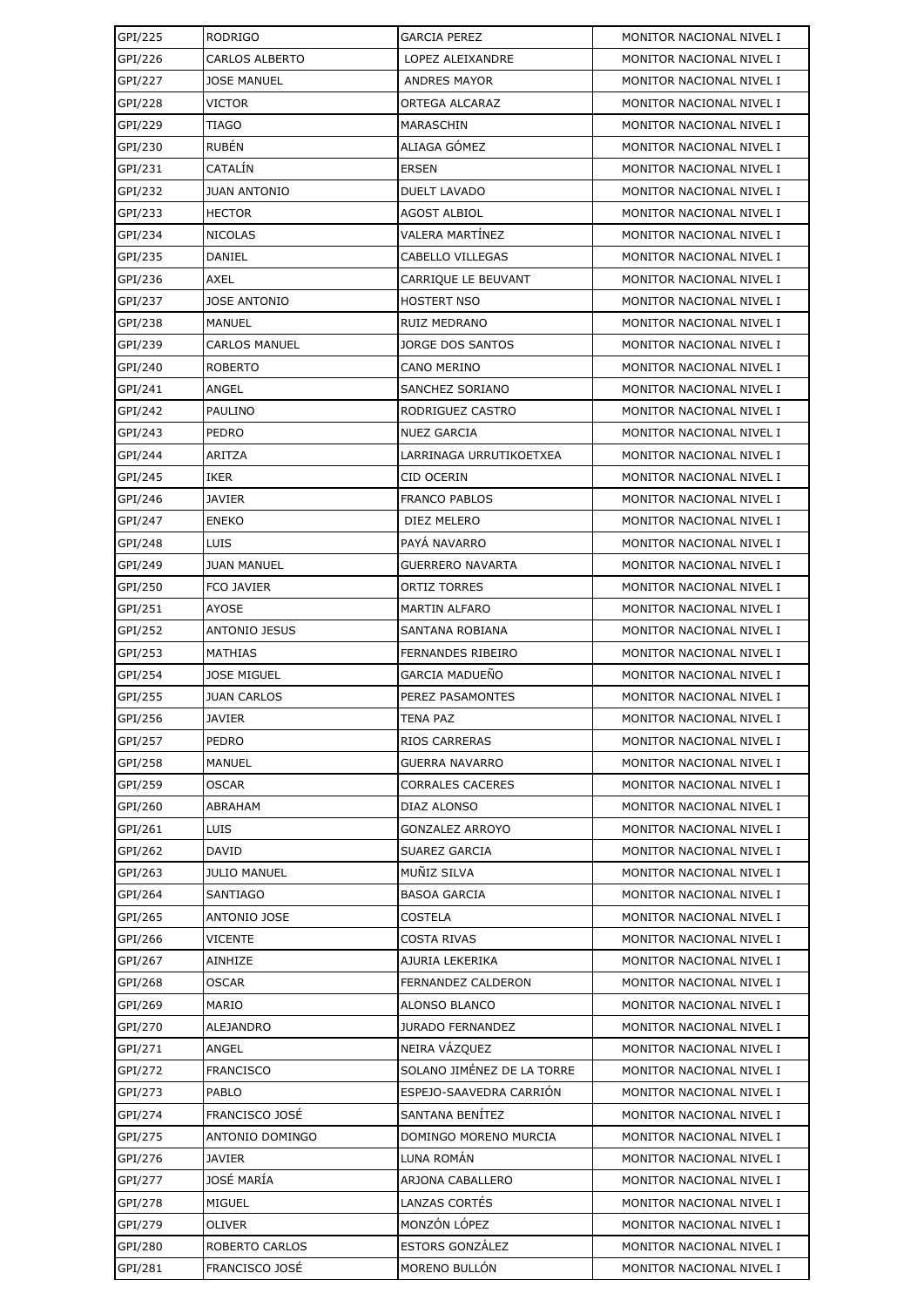| GPI/282            | ALEJANDRO                            | VARELA VAZQUEZ                        | MONITOR NACIONAL NIVEL I                             |
|--------------------|--------------------------------------|---------------------------------------|------------------------------------------------------|
| GPI/283            | DAVID                                | FERNANDEZ ROMERO                      | MONITOR NACIONAL NIVEL I                             |
| GPI/284            | IVAN                                 | PAREDES MADORRA                       | MONITOR NACIONAL NIVEL I                             |
| GPI/285            | <b>FRANCISCO</b>                     | OUTEIRO BARCALA                       | MONITOR NACIONAL NIVEL I                             |
| GPI/286            | <b>NEREA</b>                         | VILA FERNANDEZ                        | MONITOR NACIONAL NIVEL I                             |
| GPI/287            | <b>IRIS LUCIA</b>                    | CEPEDA IGLESIAS                       | MONITOR NACIONAL NIVEL I                             |
| GPI/288            | <b>NOELIA</b>                        | LALIN CANDA                           | MONITOR NACIONAL NIVEL I                             |
| GPI/289            | <b>JENARO MANUEL</b>                 | MORADO RIOS                           | MONITOR NACIONAL NIVEL I                             |
| GPI/290            | <b>JOSE MANUEL</b>                   | <b>ANTELO CASAS</b>                   | MONITOR NACIONAL NIVEL I                             |
| GPI/291            | <b>ALFONSO</b>                       | DIOS MOREIRA                          | MONITOR NACIONAL NIVEL I                             |
| GPI/292            | SAMUEL                               | <b>BRUN FERNÁNDEZ</b>                 | MONITOR NACIONAL NIVEL I                             |
| GPI/293            | DAMIÁN                               | <b>IGLESIAS VILELA</b>                | MONITOR NACIONAL NIVEL I                             |
| GPI/294            | <b>RUBEN</b>                         | MENDEZ LOIS                           | MONITOR NACIONAL NIVEL I                             |
| GPI/295            | <b>RAMON</b>                         | <b>GARCIA SUEIRO</b>                  | MONITOR NACIONAL NIVEL I                             |
| GPI/296            | <b>JOSE</b>                          | CUBA VAZQUEZ                          | MONITOR NACIONAL NIVEL I                             |
| GPI/297            | <b>MIGUEL</b>                        | MASCIOPINTO FRENDE                    | MONITOR NACIONAL NIVEL I                             |
| GPI/298            | FCO. JAVIER                          | DOMINGUEZ VERDIEL                     | MONITOR NACIONAL NIVEL I                             |
| GPI/299            | <b>ANDRES</b>                        | SERRANO VAELLO                        | MONITOR NACIONAL NIVEL I                             |
| GPI/300            | <b>JOSE LUIS</b>                     | <b>BAU ORTIZ-BAU</b>                  | MONITOR NACIONAL NIVEL I                             |
| GPI/301            | <b>JOSE</b>                          | <b>SAN JUAN LAFUENTE</b>              | MONITOR NACIONAL NIVEL I                             |
| GPI/302            | <b>ALEJANDRO</b>                     | <b>GUILLEM CLEMENTE</b>               | MONITOR NACIONAL NIVEL I                             |
| GPI/303            | <b>FELIX</b>                         | HONTANILLA GARRIDO                    | MONITOR NACIONAL NIVEL I                             |
| GPI/304            | CARLOS                               | RUIZ ALVAREZ                          | MONITOR NACIONAL NIVEL I                             |
| GPI/305            | <b>JOSE LUIS</b>                     | ZAPATER                               | MONITOR NACIONAL NIVEL I                             |
| GPI/306            | <b>STANLY</b>                        | <b>BARBOSA DE SOUZA</b>               | MONITOR NACIONAL NIVEL I                             |
| GPI/307            | IÑAKI                                | CALVO VALCUENDE                       | MONITOR NACIONAL NIVEL I                             |
| GPI/308            | ANDONI                               | SAAVEDRA LOPEZ                        | MONITOR NACIONAL NIVEL I                             |
| GPI/309            | JOSÉ JESÚS                           | DÍAZ JIMÉNEZ                          | MONITOR NACIONAL NIVEL I                             |
| GPI/310            | <b>ROBERTO</b>                       | LORENZO ALONSO                        | MONITOR NACIONAL NIVEL I                             |
| GPI/311            | <b>IVAN</b>                          | VIOLERO COMINO                        | MONITOR NACIONAL NIVEL I                             |
| GPI/312            | <b>ENRIQUE</b>                       | RIVERA BELLIDO                        | MONITOR NACIONAL NIVEL I                             |
| GPI/313            | <b>ADOLFO</b>                        | <b>ESPEJO AUBERO</b>                  | MONITOR NACIONAL NIVEL I                             |
| GPI/314            | FRANCISCO JOSE                       | <b>ARMERO GOMEZ</b>                   | MONITOR NACIONAL NIVEL I                             |
| GPI/315            | MIGUEL                               | MAGARIÑO FERNANDEZ                    | MONITOR NACIONAL NIVEL I                             |
| GPI/316            | <b>ROBERTO</b>                       | LORENZO ALONSO                        | MONITOR NACIONAL NIVEL I                             |
| GPI/317            | RAFAEL                               | <b>HUETO ASUNCION</b>                 | MONITOR NACIONAL NIVEL I                             |
| GPI/318            | <b>SOLIMAN</b>                       | MIMOUN MOHAMED                        | MONITOR NACIONAL NIVEL I                             |
| GPI/319            | <b>SERGIO</b>                        | CASANOVA SANCHEZ                      | MONITOR NACIONAL NIVEL I                             |
| GPI/320            | YOHANNA                              | ALONSO RODRIGUREZ                     | MONITOR NACIONAL NIVEL I                             |
| GPI/321            | <b>SERGIO MANUEL</b>                 | MUELA FERNANDEZ                       | MONITOR NACIONAL NIVEL I                             |
| GPI/322            | <b>JUÁN ANTONIO</b>                  | PACHECO GARCÍA                        | MONITOR NACIONAL NIVEL I                             |
| GPI/323            | CARLOS                               | VILLAR PIÑEIRO                        | MONITOR NACIONAL NIVEL I                             |
| GPI/324            | <b>SERGIO</b>                        | <b>DUBRA BECERRA</b>                  | MONITOR NACIONAL NIVEL I                             |
| GPI/325            | <b>JOSE MANUEL</b>                   | TATO NÚÑEZ                            | MONITOR NACIONAL NIVEL I                             |
| GPI/326            | MIGUEL                               | CHOUZAS POMBO                         | MONITOR NACIONAL NIVEL I                             |
| GPI/327            | <b>JAVIER</b>                        | PARDIÑAS PRIETO                       | MONITOR NACIONAL NIVEL I                             |
| GPI/328            | PABLO                                | PINTOS FIGUEROA                       | MONITOR NACIONAL NIVEL I                             |
| GPI/329            | <b>ALEJANDRO</b>                     | CHAPELA DURÁN                         | MONITOR NACIONAL NIVEL I                             |
| GPI/330<br>GPI/331 | <b>MANUEL</b><br><b>JUAN ENRIQUE</b> | MANUEL CIFUENTES<br>NAVARRO CALLEJAS  | MONITOR NACIONAL NIVEL I<br>MONITOR NACIONAL NIVEL I |
|                    |                                      |                                       |                                                      |
| GPI/332            | RAFAEL                               | LLANOS PELEGRÍN                       | MONITOR NACIONAL NIVEL I                             |
| GPI/333<br>GPI/334 | <b>JORDI</b><br><b>VICENTE</b>       | RU VALDELLOS<br><b>ULLIARTE ANTON</b> | MONITOR NACIONAL NIVEL I<br>MONITOR NACIONAL NIVEL I |
| GPI/335            | <b>FRANCISCO</b>                     | GARCIA GARCIA                         | MONITOR NACIONAL NIVEL I                             |
| GPI/336            | FRANCISCO JAVIER                     | JAVIER RUBIO GARCIA                   | MONITOR NACIONAL NIVEL I                             |
| GPI/337            | GABRIEL                              | <b>FONSECA CUESTA</b>                 | MONITOR NACIONAL NIVEL I                             |
| GPI/338            | <b>IVAN</b>                          | RODRIGUEZ ZAPICO                      | MONITOR NACIONAL NIVEL I                             |
|                    |                                      |                                       |                                                      |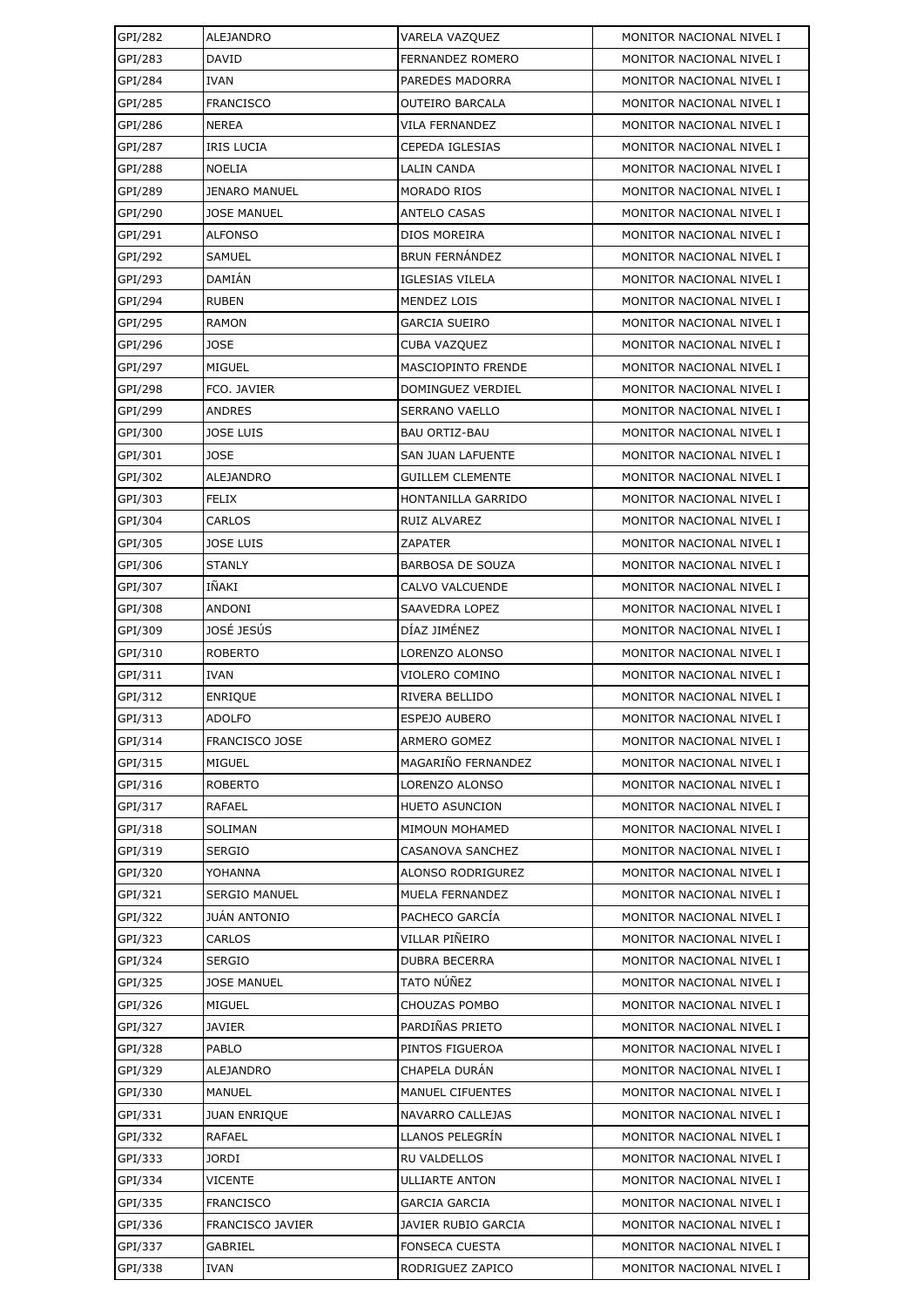| GPI/339 | <b>JOSE</b>            | QUIROGA BAIZAN           | MONITOR NACIONAL NIVEL I |
|---------|------------------------|--------------------------|--------------------------|
| GPI/340 | <b>SERGIO</b>          | CORDERO GEIJO            | MONITOR NACIONAL NIVEL I |
| GPI/341 | <b>SERGIO</b>          | <b>VAZQUEZ MENDEZ</b>    | MONITOR NACIONAL NIVEL I |
| GPI/342 | JOSE LUIS              | <b>BRAVO CASANUEVA</b>   | MONITOR NACIONAL NIVEL I |
| GPI/343 | <b>EDUARDO</b>         | SANCHEZ NUÑEZ            | MONITOR NACIONAL NIVEL I |
| GPI/344 | <b>EDUARDO</b>         | TAMARGO ZARAGOZI         | MONITOR NACIONAL NIVEL I |
| GPI/345 | HUGO                   | <b>GARCIA FRESNO</b>     | MONITOR NACIONAL NIVEL I |
| GPI/346 | IÑIGO                  | MARTINEZ GUTIERREZ       | MONITOR NACIONAL NIVEL I |
| GPI/347 | SALVADOR               | <b>SANCHEZ LOPEZ</b>     | MONITOR NACIONAL NIVEL I |
| GPI/348 | MODESTO                | <b>GARCIA SANTOS</b>     | MONITOR NACIONAL NIVEL I |
| GPI/349 | PABLO JOSE             | DIAZ DELGADO             | MONITOR NACIONAL NIVEL I |
| GPI/350 | DAMASO                 | <b>BRITO CARO</b>        | MONITOR NACIONAL NIVEL I |
| GPI/351 | DAVID                  | MIRANDA SIMOES           | MONITOR NACIONAL NIVEL I |
| GPI/352 | JORGE                  | <b>GARCIA CUERVO</b>     | MONITOR NACIONAL NIVEL I |
| GPI/353 | NARCISO                | ALCAZAR MORENO           | MONITOR NACIONAL NIVEL I |
| GPI/354 | <b>ALFREDO</b>         | <b>VALIA JORT</b>        | MONITOR NACIONAL NIVEL I |
| GPI/355 | VICTORIA               | MORENO ALCARAZ           | MONITOR NACIONAL NIVEL I |
| GPI/356 | <b>JUAN ANTONIO</b>    | <b>ESPIN PORTERO</b>     | MONITOR NACIONAL NIVEL I |
| GPI/357 | <b>JUAN RAMON</b>      | <b>MARTINEZ PONS</b>     | MONITOR NACIONAL NIVEL I |
| GPI/358 | MIGUEL                 | PAGAN DE GEA             | MONITOR NACIONAL NIVEL I |
| GPI/359 | RAMON                  | PINILLA COBISA           | MONITOR NACIONAL NIVEL I |
| GPI/360 | JONAS                  | <b>VILLA FERNANDEZ</b>   | MONITOR NACIONAL NIVEL I |
| GPI/361 | DANIEL                 | TAMARGO RODRIGUEZ        | MONITOR NACIONAL NIVEL I |
| GPI/363 | ERIC                   | CARRIQUE LE BEUVANT      | MONITOR NACIONAL NIVEL I |
| GPI/364 | <b>BELEN</b>           | RODRIGUEZ ALBA DE PRIETO | MONITOR NACIONAL NIVEL I |
| GPI/365 | JOSÉ A.                | MARTINEZ VILLAESPESA     | MONITOR NACIONAL NIVEL I |
| GPI/366 | <b>ANTONIO</b>         | GARCÍAS MUÑOZ            | MONITOR NACIONAL NIVEL I |
| GPI/367 | <b>FRANCESC XAVIER</b> | <b>JURADO SEGUÍ</b>      | MONITOR NACIONAL NIVEL I |
| GPI/368 | EDUARDO                | CRUZ MARÍN               | MONITOR NACIONAL NIVEL I |
| GPI/369 | <b>ERNESTO</b>         | ROMERO LEIVA             | MONITOR NACIONAL NIVEL I |
| GPI/370 | VICTOR MANUEL          | MÁRQUEZ CRIADO           | MONITOR NACIONAL NIVEL I |
| GPI/371 | <b>RAUL</b>            | <b>BUENDIA COLMENERO</b> | MONITOR NACIONAL NIVEL I |
| GPI/372 | LEONEL                 | SEBASTIAN ROMERO         | MONITOR NACIONAL NIVEL I |
| GPI/373 | MANUEL ALEJANDRO       | <b>FERNANDEZ LOPEZ</b>   | MONITOR NACIONAL NIVEL I |
| GPI/374 | <b>JUAN ABEL</b>       | FERNANDEZ LOPEZ          | MONITOR NACIONAL NIVEL I |
| GPI/375 | <b>ISRAEL</b>          | FERNANDEZ LOPEZ          | MONITOR NACIONAL NIVEL I |
| GPI/376 | ANTONIO                | <b>CASTRO HERRERA</b>    | MONITOR NACIONAL NIVEL I |
| GPI/377 | PABLO                  | DE GORIÑO JIMENEZ        | MONITOR NACIONAL NIVEL I |
| GPI/378 | <b>CESAR</b>           | DÍAZ GOMEZ               | MONITOR NACIONAL NIVEL I |
| GPI/379 | ALFONSO                | LÓPEZ MARÍN              | MONITOR NACIONAL NIVEL I |
| GPI/380 | <b>JOAO</b>            | LUIS BARRETO             | MONITOR NACIONAL NIVEL I |
| GPI/381 | RUMEN JERAI            | CARABALLO MARTIN         | MONITOR NACIONAL NIVEL I |
| GPI/382 | TONI                   | <b>BOLUDA YAGO</b>       | MONITOR NACIONAL NIVEL I |
| GPI/383 | MINERVA                | <b>MONTERO PEREZ</b>     | MONITOR NACIONAL NIVEL I |
| GPI/384 | ANGEL MOISES           | <b>BENITO GALAN</b>      | MONITOR NACIONAL NIVEL I |
| GPI/385 | RAUL                   | CANTERO SAGAYO           | MONITOR NACIONAL NIVEL I |
| GPI/386 | <b>GENTZANE BENGOA</b> | PIEDRA ARRIAGA           | MONITOR NACIONAL NIVEL I |
| GPI/387 | ALEJANDRO              | RUMIN RUBIN              | MONITOR NACIONAL NIVEL I |
| GPI/388 | WILSON                 | RAMOS FERREIRA           | MONITOR NACIONAL NIVEL I |
| GPI/389 | EMILIO                 | MARTEL HERNANDEZ         | MONITOR NACIONAL NIVEL I |
| GPI/390 | ALEJANDRO              | ARANGOA                  | MONITOR NACIONAL NIVEL I |
| GPI/391 | MIGUEL ANGEL           | LOPEZ AGUDO              | MONITOR NACIONAL NIVEL I |
| GPI/392 | DAVID                  | PEREZ SANCHEZ            | MONITOR NACIONAL NIVEL I |
| GPI/393 | <b>GHEORGE DANIEL</b>  | CRACIUN                  | MONITOR NACIONAL NIVEL I |
| GPI/394 | <b>ERNESTO</b>         | <b>GARZON FLORES</b>     | MONITOR NACIONAL NIVEL I |
| GPI/395 | CHRISTIAN              | MAROÑAS GARCIA           | MONITOR NACIONAL NIVEL I |
| GPI/396 | <b>SANDRA</b>          | LOPEZ ANIDO              | MONITOR NACIONAL NIVEL I |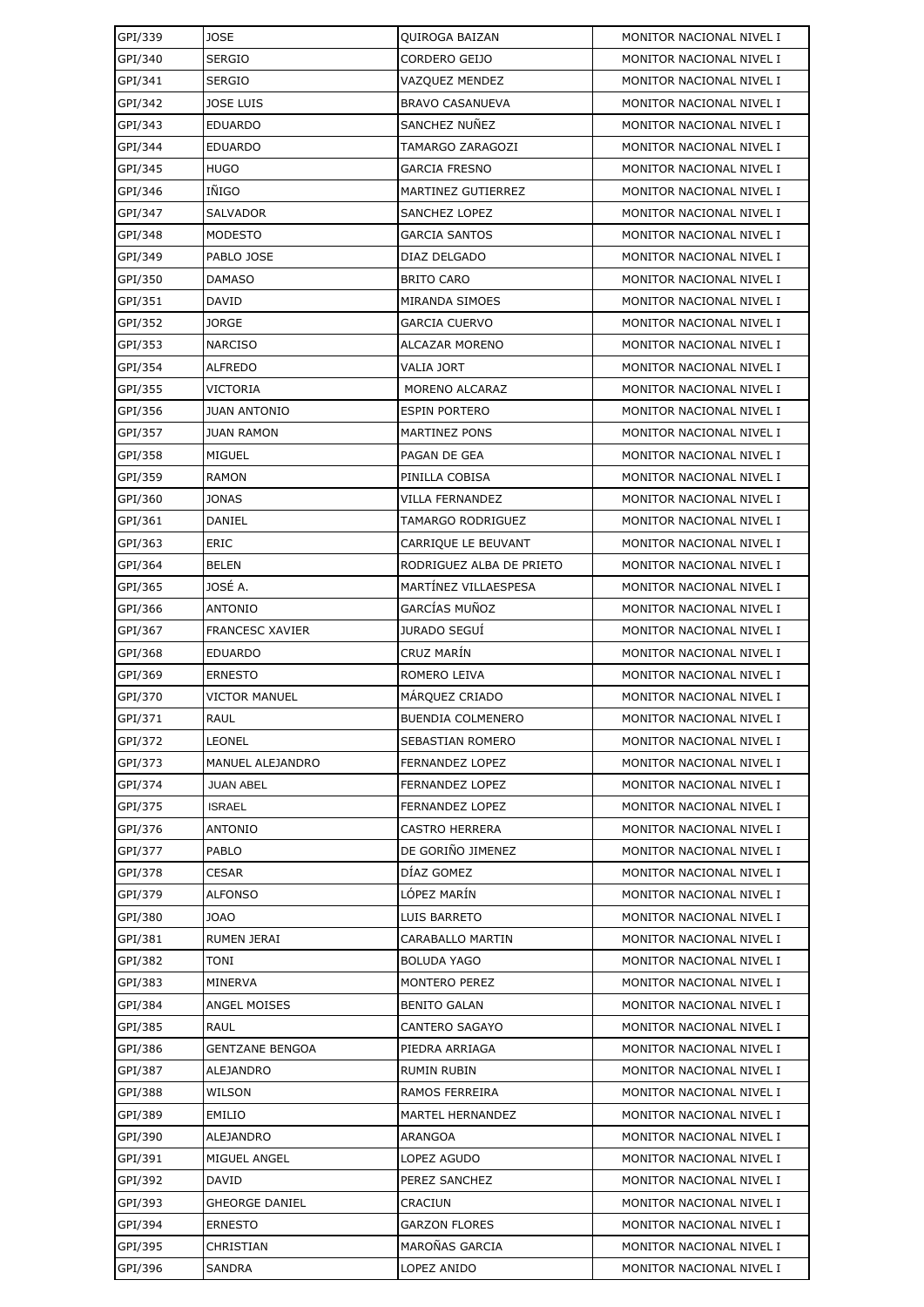| GPI/397 | ALEJANDRO             | <b>CARRERAS LECOQ</b>    | MONITOR NACIONAL NIVEL I |
|---------|-----------------------|--------------------------|--------------------------|
| GPI/398 | <b>JOSE ENMANUEL</b>  | TRIGUERO SERRANO         | MONITOR NACIONAL NIVEL I |
| GPI/399 | PIETRO                | PEDRONI                  | MONITOR NACIONAL NIVEL I |
| GPI/400 | YUSEF                 | ABDESELAM KADDUR         | MONITOR NACIONAL NIVEL I |
| GPI/401 | <b>SERGIO</b>         | MATEOS ALVAREZ           | MONITOR NACIONAL NIVEL I |
| GPI/402 | CRISTIAN              | MONTES SABIOTE           | MONITOR NACIONAL NIVEL I |
| GPI/403 | URIEL                 | PIQUERAS ANDRES          | MONITOR NACIONAL NIVEL I |
| GPI/404 | <b>SANTIAGO</b>       | PONCELAS JURADO          | MONITOR NACIONAL NIVEL I |
| GPI/405 | <b>CESAR</b>          | SANCHEZ COLOMA           | MONITOR NACIONAL NIVEL I |
| GPI/406 | <b>JOSEP MANEL</b>    | VAZQUEZ LAMELA           | MONITOR NACIONAL NIVEL I |
| GPI/407 | FRANCISCO RAÚL        | VALERON LÓPEZ            | MONITOR NACIONAL NIVEL I |
| GPI/408 | <b>JUAN ELADIO</b>    | AFONSO GONZÁLEZ          | MONITOR NACIONAL NIVEL I |
| GPI/409 | ARIDANE               | QUINTANA LÓPEZ           | MONITOR NACIONAL NIVEL I |
| GPI/410 | <b>CRISTO LORENZO</b> | RAMIREZ BETANCOR         | MONITOR NACIONAL NIVEL I |
| GPI/411 | DANIEL                | REQUEIJO BUYO            | MONITOR NACIONAL NIVEL I |
| GPI/412 | <b>NAYRA</b>          | <b>ACOSTA BARRIOS</b>    | MONITOR NACIONAL NIVEL I |
| GPI/413 | <b>KEVIN</b>          | <b>MARTIN TINOCO</b>     | MONITOR NACIONAL NIVEL I |
| GPI/414 | IBAN                  | GONZALEZ ALONSO          | MONITOR NACIONAL NIVEL I |
| GPI/415 | <b>OLIVER</b>         | TOLEDO PULIDO            | MONITOR NACIONAL NIVEL I |
| GPI/416 | LUIS                  | <b>ALTERATS ORTIZ</b>    | MONITOR NACIONAL NIVEL I |
| GPI/417 | <b>JORGE</b>          | LANTIGUA ORTEGA          | MONITOR NACIONAL NIVEL I |
| GPI/418 | <b>BORJA</b>          | VILLANUEVA GARCIA        | MONITOR NACIONAL NIVEL I |
| GPI/419 | <b>ANCOR EDUARDO</b>  | SANTANA SANTANA          | MONITOR NACIONAL NIVEL I |
| GPI/420 | <b>ACOIDAN</b>        | ARBELO BETANCOR          | MONITOR NACIONAL NIVEL I |
| GPI/421 | JOSE                  | FERNANDEZ TRUJILLO       | MONITOR NACIONAL NIVEL I |
| GPI/422 | <b>JONATHAN</b>       | HERNANDEZ HERNANDEZ      | MONITOR NACIONAL NIVEL I |
| GPI/423 | ALEJANDRO             | GARCIA RUIZ              | MONITOR NACIONAL NIVEL I |
| GPI/424 | <b>MIGUEL</b>         | <b>MAJON BARRAN</b>      | MONITOR NACIONAL NIVEL I |
| GPI/425 | <b>CIPRIAN</b>        | DIMITRU BUCATARIU        | MONITOR NACIONAL NIVEL I |
| GPI/426 | <b>IGOR</b>           | VASCONCELOS LIMA         | MONITOR NACIONAL NIVEL I |
| GPI/427 | <b>GREGORIO</b>       | FERNANDEZ RUIZ           | MONITOR NACIONAL NIVEL I |
| GPI/428 | <b>JOSE MARIA</b>     | AGUILERA BARON           | MONITOR NACIONAL NIVEL I |
| GPI/429 | ADRIAN                | RIAÑO HIDALGO            | MONITOR NACIONAL NIVEL I |
| GPI/430 | DAVID                 | <b>BALAREZO MONTES</b>   | MONITOR NACIONAL NIVEL I |
| GPI/431 | <b>JUAN CARLOS</b>    | DE FELIPE TRUJILLO       | MONITOR NACIONAL NIVEL I |
| GPI/432 | NABIB                 | MOHAMEDI AMARUCH         | MONITOR NACIONAL NIVEL I |
| GPI/433 | <b>HOSSEIN</b>        | <b>OUBAL CORREA</b>      | MONITOR NACIONAL NIVEL I |
| GPI/434 | <b>CARLOS</b>         | POLO VALENTIN            | MONITOR NACIONAL NIVEL I |
| GPI/435 | <b>GUILLERMO</b>      | RAMAJO FERNANDEZ         | MONITOR NACIONAL NIVEL I |
| GPI/436 | <b>VICTOR MANUEL</b>  | ROMERO MARTIN            | MONITOR NACIONAL NIVEL I |
| GPI/437 | ADRIA                 | PÉREZ CARNE              | MONITOR NACIONAL NIVEL I |
| GPI/438 | RAÚL                  | POZA FRANCOS             | MONITOR NACIONAL NIVEL I |
| GPI/439 | CARLES                | FERRÉS JIMÉNEZ           | MONITOR NACIONAL NIVEL I |
| GPI/440 | <b>GERARDO</b>        | GUILLÉN FERNÁNDEZ        | MONITOR NACIONAL NIVEL I |
| GPI/441 | <b>JONAS</b>          | ANDRADE                  | MONITOR NACIONAL NIVEL I |
| GPI/442 | LAURA                 | PEREZ ALVAREZ            | MONITOR NACIONAL NIVEL I |
| GPI/443 | ANA                   | AMOEIRO BOSCH            | MONITOR NACIONAL NIVEL I |
| GPI/444 | PEDRO FELIPE          | DOS SANTOS GERMANO       | MONITOR NACIONAL NIVEL I |
| GPI/445 | <b>SILVIA</b>         | <b>JUANEDA MUÑOZ</b>     | MONITOR NACIONAL NIVEL I |
| GPI/446 | JOSÉ                  | RODRÍGUEZ CALERO         | MONITOR NACIONAL NIVEL I |
| GPI/447 | <b>BARTOLOME</b>      | MESQUIDA LLADO           | MONITOR NACIONAL NIVEL I |
| GPI/448 | RAFAEL                | CATALAN MICO             | MONITOR NACIONAL NIVEL I |
| GPI/449 | JAVIER                | <b>SALES CIUBERTORET</b> | MONITOR NACIONAL NIVEL I |
| GPI/450 | <b>JOSE DAVID</b>     | SALAS CARMONA            | MONITOR NACIONAL NIVEL I |
| GPI/451 | DARIO                 | MOLINER TEJERO           | MONITOR NACIONAL NIVEL I |
| GPI/452 | <b>STUART</b>         | <b>SUTER</b>             | MONITOR NACIONAL NIVEL I |
| GPI/453 | VICTOR                | PRIETO GOMEZ             | MONITOR NACIONAL NIVEL I |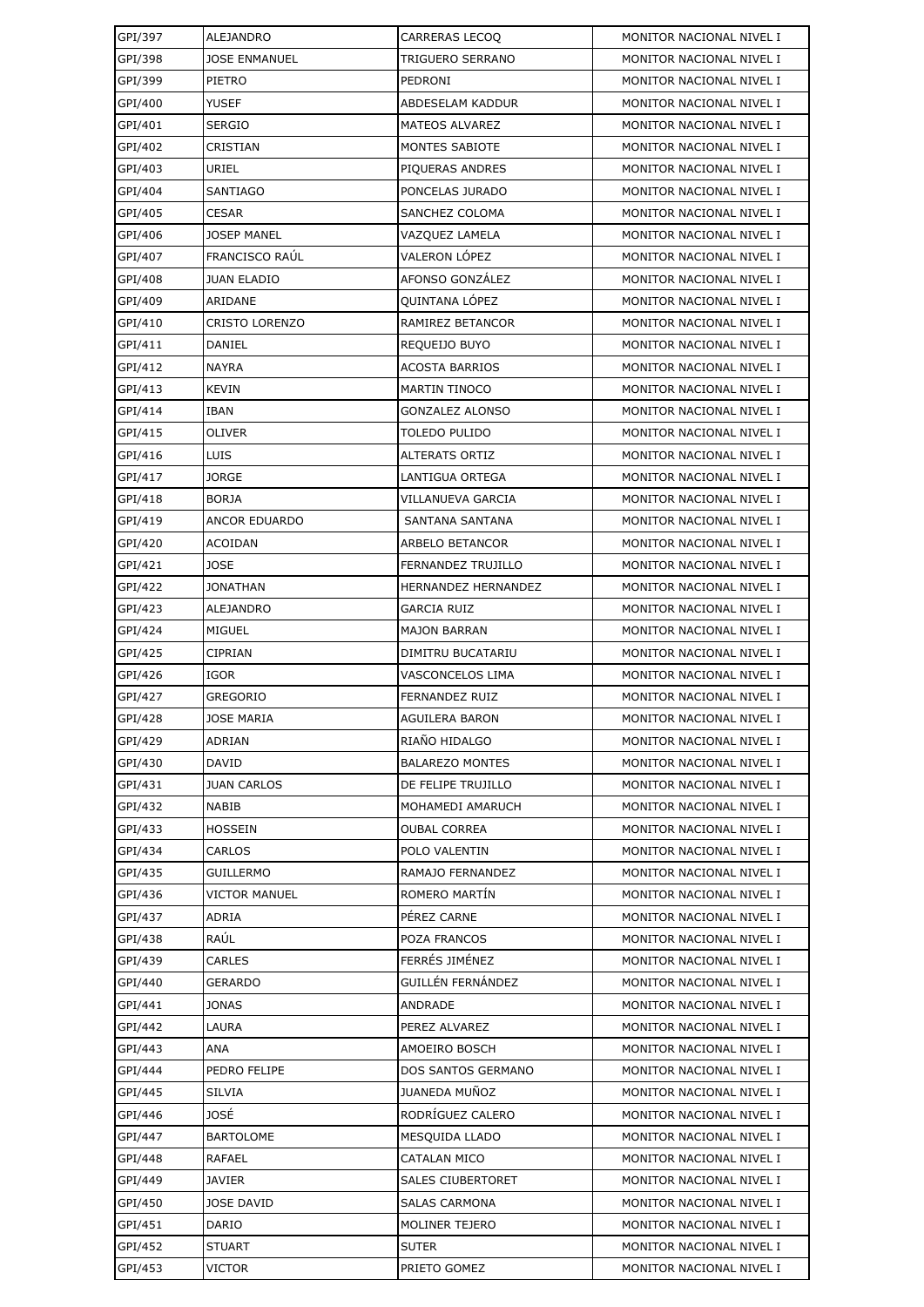| GPI/454            | <b>ANTONIO</b>                | <b>EXPOSITO PEREZ</b>    | MONITOR NACIONAL NIVEL I                             |
|--------------------|-------------------------------|--------------------------|------------------------------------------------------|
| GPI/455            | <b>ALBERTO</b>                | CARRILLO PEREZ           | MONITOR NACIONAL NIVEL I                             |
| GPI/456            | MIGUEL ANGEL                  | <b>GARCIA FERNANDEZ</b>  | MONITOR NACIONAL NIVEL I                             |
| GPI/457            | ANTONIO                       | <b>MESA GARCIA</b>       | MONITOR NACIONAL NIVEL I                             |
| GPI/458            | <b>JOSE</b>                   | GARRIDO AGENJO           | MONITOR NACIONAL NIVEL I                             |
| GPI/459            | <b>ANTONIO</b>                | CORACHAN VALIENTE        | MONITOR NACIONAL NIVEL I                             |
| GPI/460            | <b>RUBEN</b>                  | <b>GARRIDO BALLESTER</b> | MONITOR NACIONAL NIVEL I                             |
| GPI/461            | <b>JUAN ANTONIO</b>           | NUÑEZ MIGUEL             | MONITOR NACIONAL NIVEL I                             |
| GPI/462            | <b>EFREN VICENTE</b>          | <b>CLIMENT CAMPS</b>     | MONITOR NACIONAL NIVEL I                             |
| GPI/463            | <b>FRANCISCO</b>              | <b>AGUDO AYLLON</b>      | MONITOR NACIONAL NIVEL I                             |
| GPI/464            | YURY                          | PASHKOVICH               | MONITOR NACIONAL NIVEL I                             |
| GPI/465            | XAVIER                        | AGUAS LOPEZ              | MONITOR NACIONAL NIVEL I                             |
| GPI/466            | DAVID                         | LOPEZ SIMO               | MONITOR NACIONAL NIVEL I                             |
| GPI/467            | <b>FERNANDO</b>               | BAZATAQUI                | MONITOR NACIONAL NIVEL I                             |
| GPI/468            | MARCELO                       | AMORIN ALVES             | MONITOR NACIONAL NIVEL I                             |
| GPI/469            | <b>ALBERTO</b>                | <b>BREMGARTNER NETO</b>  | MONITOR NACIONAL NIVEL I                             |
| GPI/470            | <b>RICARDO</b>                | ALVAREZ RODA             | MONITOR NACIONAL NIVEL I                             |
| GPI/471            | <b>JOSE</b>                   | BERNAOLA DOISTIA         | MONITOR NACIONAL NIVEL I                             |
| GPI/472            | <b>GABRIEL MARIA</b>          | PAVIA NORIEGA            | MONITOR NACIONAL NIVEL I                             |
| GPI/473            | RAMON                         | <b>FRANCHO MIGUEL</b>    | MONITOR NACIONAL NIVEL I                             |
| GPI/474            | ABDELMONAIM                   | <b>SAOU ARRAISS</b>      | MONITOR NACIONAL NIVEL I                             |
| GPI/475            | ARON                          | HERNANDEZ MONTERO        | MONITOR NACIONAL NIVEL I                             |
| GPI/476            | MAURIZIO                      | DAMOLI                   | MONITOR NACIONAL NIVEL I                             |
| GPI/477            | ADUANICH                      | JEREMIAS BOLAÑOS         | MONITOR NACIONAL NIVEL I                             |
| GPI/478            | DAMIAN                        | <b>ANTELO VARELA</b>     | MONITOR NACIONAL NIVEL I                             |
| GPI/479            | <b>OSCAR</b>                  | <b>BARREIRO LOUREIRO</b> | MONITOR NACIONAL NIVEL I                             |
| GPI/480            | <b>JUAN JOSÉ</b>              | <b>BRAVO SÁNCHEZ</b>     | MONITOR NACIONAL NIVEL I                             |
| GPI/481            | <b>RUBÉN</b>                  | DIEGUEZ SUAREZ           | MONITOR NACIONAL NIVEL I                             |
| GPI/482            | <b>ALBERTO</b>                | LOPEZ PEREZ              | MONITOR NACIONAL NIVEL I                             |
| GPI/483            | FCO. BRUNO                    | MARTINEZ VILA            | MONITOR NACIONAL NIVEL I                             |
| GPI/484            | PAULA                         | OUVIÑA VILASÓ            | MONITOR NACIONAL NIVEL I                             |
| GPI/485            | ADRIAN                        | PEGO REY                 | MONITOR NACIONAL NIVEL I                             |
| GPI/486            | ALEX                          | PÉREZ FERNÁNDEZ          | MONITOR NACIONAL NIVEL I                             |
| GPI/487            | <b>MIGUEL</b>                 | PEREZ PAZ                | MONITOR NACIONAL NIVEL I                             |
| GPI/488            | <b>MANUEL</b>                 | PERMUY MARTINEZ          | MONITOR NACIONAL NIVEL I                             |
| GPI/489            | ADRIÁN                        | SÁNCHEZ PIÑEIRO          | MONITOR NACIONAL NIVEL I                             |
| GPI/490            | JOHAN GABRIEL                 | SIFONTES LEÓN            | MONITOR NACIONAL NIVEL I                             |
| GPI/491            | <b>GONZALO</b>                | SOUTO FERNÁNDEZ          | MONITOR NACIONAL NIVEL I                             |
| GPI/492            | <b>SARA</b>                   | VIEITEZ MARIÑO           | MONITOR NACIONAL NIVEL I                             |
| GPI/493            | CARLOS                        | AMIGO MARTINEZ           | MONITOR NACIONAL NIVEL I                             |
| GPI/494            | <b>CRISTOBAL</b>              | CUEVAS GONZÁLEZ          | MONITOR NACIONAL NIVEL I                             |
| GPI/495            | MARÍA JOSÉ                    | FERNÁNDEZ DURÁN          | MONITOR NACIONAL NIVEL I                             |
| GPI/496            | JORDI                         | LEÓN PABLO               | MONITOR NACIONAL NIVEL I                             |
| GPI/497            | <b>SERGIO</b>                 | MIR RODRIGUEZ            | MONITOR NACIONAL NIVEL I                             |
| GPI/498            | KEVIN                         | MUÑOZ BORONDO            | MONITOR NACIONAL NIVEL I                             |
| GPI/499            | <b>RUBEN</b>                  | PALEO NEIRA              | MONITOR NACIONAL NIVEL I                             |
| GPI/500            | JORDI                         | PUJOL UTSET              | MONITOR NACIONAL NIVEL I                             |
| GPI/501            | <b>IGOR</b>                   | SARRALDE USSIA           | MONITOR NACIONAL NIVEL I                             |
| GPI/502            | JUAN                          | TELLEZ DE LOS BUEIS      | MONITOR NACIONAL NIVEL I                             |
| GPI/503            | ANDER                         | GALLASTEGUI IGLESIAS     | MONITOR NACIONAL NIVEL I                             |
| GPI/504            | ARITZ                         | OJEA ZURUTUZA            | MONITOR NACIONAL NIVEL I                             |
| GPI/505            | MIKEL                         | CARRACEDO LIZUNDIA       | MONITOR NACIONAL NIVEL I                             |
| GPI/506            | MIGUEL ANGEL                  | <b>GARCIA FERNANDEZ</b>  | MONITOR NACIONAL NIVEL I                             |
| GPI/507            | MOHAMAD                       | AMINE RHADBANE           | MONITOR NACIONAL NIVEL I                             |
| GPI/508            | <b>OIAN</b>                   | GARCIA DORRONSORO        | MONITOR NACIONAL NIVEL I<br>MONITOR NACIONAL NIVEL I |
| GPI/509<br>GPI/510 | <b>NAROA</b><br><b>JAOUAD</b> | <b>GARCIA DORRONSORO</b> |                                                      |
|                    |                               | KARBAL                   | MONITOR NACIONAL NIVEL I                             |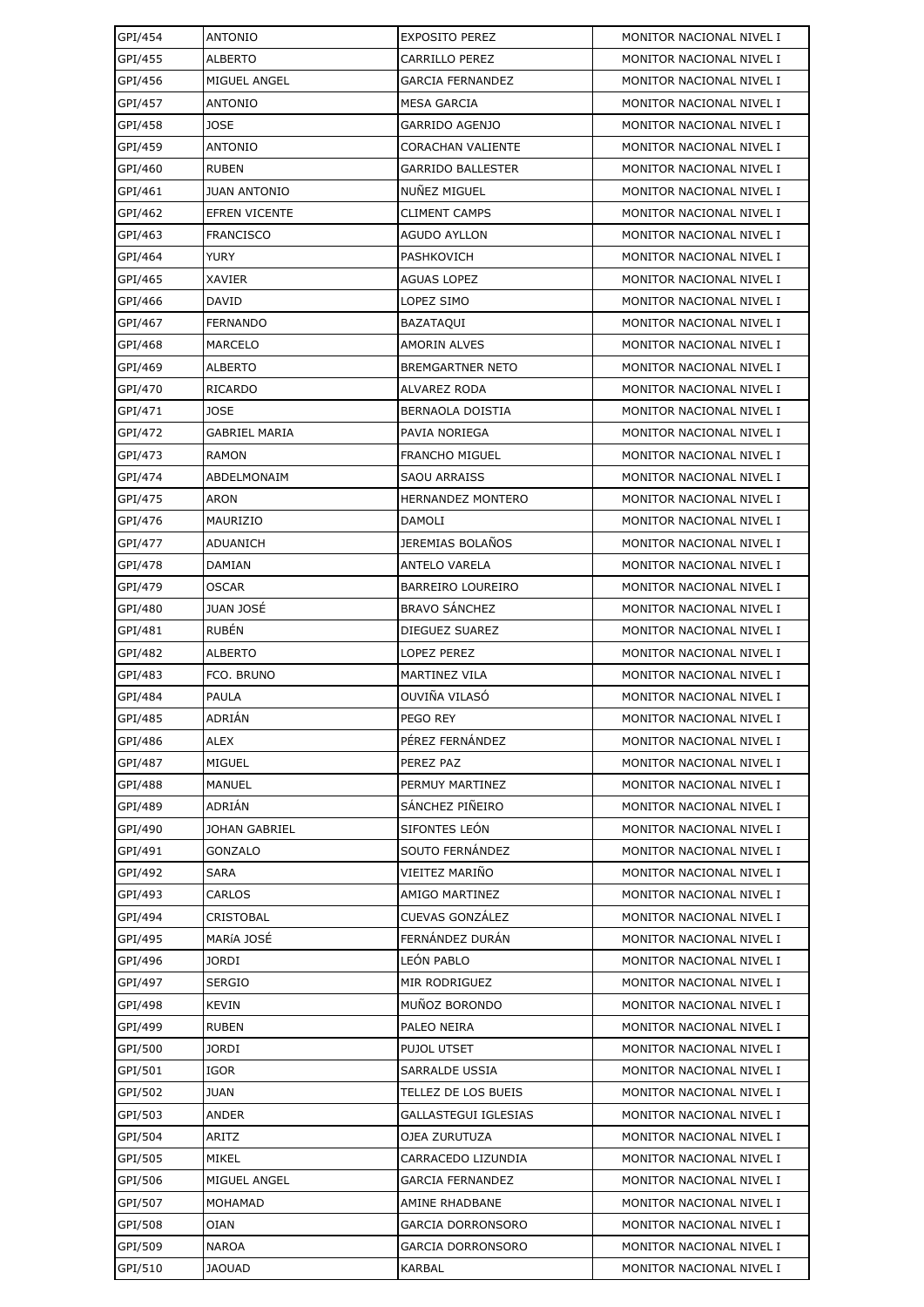| GPI/511 | <b>BEGOÑA</b>           | LOPEZ ZAPATA               | MONITOR NACIONAL NIVEL I |
|---------|-------------------------|----------------------------|--------------------------|
| GPI/512 | <b>JESUS</b>            | MITIGO OBONO               | MONITOR NACIONAL NIVEL I |
| GPI/513 | <b>JON</b>              | JUANMARTIÑENA VALVERDE     | MONITOR NACIONAL NIVEL I |
| GPI/514 | <b>JOANA</b>            | CEPA MORENO                | MONITOR NACIONAL NIVEL I |
| GPI/515 | IGOR                    | MARTINEZ ROJO              | MONITOR NACIONAL NIVEL I |
| GPI/516 | <b>WILMER RAFAEL</b>    | <b>GOTA COTA</b>           | MONITOR NACIONAL NIVEL I |
| GPI/517 | DAVID                   | <b>MARTIN LOPEZ</b>        | MONITOR NACIONAL NIVEL I |
| GPI/518 | <b>HUGO</b>             | ALONSO LE METOUR           | MONITOR NACIONAL NIVEL I |
| GPI/519 | <b>JOSE DAVID</b>       | <b>VALDES FRIAS</b>        | MONITOR NACIONAL NIVEL I |
| GPI/520 | <b>JORGE RAÚL</b>       | GASCO SOTO                 | MONITOR NACIONAL NIVEL I |
| GPI/521 | MIKAEL                  | <b>CHAY</b>                | MONITOR NACIONAL NIVEL I |
| GPI/522 | <b>ALVARO</b>           | PEREZ SANCHEZ              | MONITOR NACIONAL NIVEL I |
| GPI/523 | MARIA DEL MAR           | <b>GAITAN GUTIERREZ</b>    | MONITOR NACIONAL NIVEL I |
| GPI/524 | <b>JAVIER</b>           | <b>JUNQUERA RUBIO</b>      | MONITOR NACIONAL NIVEL I |
| GPI/525 | <b>ELIAS</b>            | PALACIOS PAINO             | MONITOR NACIONAL NIVEL I |
| GPI/526 | PABLO CESAR             | <b>ALLER ALONSO</b>        | MONITOR NACIONAL NIVEL I |
| GPI/527 | <b>FRANCISCO JAVIER</b> | ASPRILLA MARTINEZ          | MONITOR NACIONAL NIVEL I |
| GPI/528 | JORGE                   | GARCIA MORAN               | MONITOR NACIONAL NIVEL I |
| GPI/529 | <b>LIODA</b>            | PEREZ HOYOS                | MONITOR NACIONAL NIVEL I |
| GPI/530 | <b>JUAN</b>             | DIAZ GARCIA                | MONITOR NACIONAL NIVEL I |
| GPI/531 | RAMÓN ASER              | PEREZ LOZANA MARTINEZ      | MONITOR NACIONAL NIVEL I |
| GPI/532 | SAMUEL                  | LORETO MORENO              | MONITOR NACIONAL NIVEL I |
| GPI/533 | SRI DASA                | <b>BATISTA MARIM</b>       | MONITOR NACIONAL NIVEL I |
| GPI/534 | <b>RONALD</b>           | ROMERO AGUILAR             | MONITOR NACIONAL NIVEL I |
| GPI/535 | <b>RODRIGO</b>          | PIRES DA SILVA             | MONITOR NACIONAL NIVEL I |
| GPI/536 | <b>GUILLERME</b>        | CADENAS MARTINS            | MONITOR NACIONAL NIVEL I |
| GPI/537 | <b>ALAN</b>             | <b>BENTANCUR GARCIA</b>    | MONITOR NACIONAL NIVEL I |
| GPI/538 | NAIOMI ANAIANSI         | MATTHEWS                   | MONITOR NACIONAL NIVEL I |
| GPI/539 | PEDRO JACINTO           | GARCIA PEREZ               | MONITOR NACIONAL NIVEL I |
| GPI/540 | <b>XABIER</b>           | FERRERO CODESINO           | MONITOR NACIONAL NIVEL I |
| GPI/541 | ADRIÁN                  | SÁNCHEZ PIÑEIRO            | MONITOR NACIONAL NIVEL I |
| GPI/542 | <b>IVAN</b>             | <b>VALIA JORT</b>          | MONITOR NACIONAL NIVEL I |
| GPI/543 | <b>JUAN-HELMUT</b>      | <b>GUZMAN WITTENBECHER</b> | MONITOR NACIONAL NIVEL I |
| GPI/544 | <b>FRANCISCO JESUS</b>  | MORENO ZAMBRANA            | MONITOR NACIONAL NIVEL I |
| GPI/545 | VICTOR                  | <b>FUSTER EMBUENA</b>      | MONITOR NACIONAL NIVEL I |
| GPI/546 | <b>JOSE MANUEL</b>      | VELLEZ MIRAUT              | MONITOR NACIONAL NIVEL I |
| GPI/547 | <b>JOSE MIGUEL</b>      | TAMAYO MEJIAS              | MONITOR NACIONAL NIVEL I |
| GPI/548 | AGUSTIN                 | PINTADO GONZALEZ           | MONITOR NACIONAL NIVEL I |
| GPI/549 | <b>DAVID</b>            | <b>MASA LANCHAS</b>        | MONITOR NACIONAL NIVEL I |
| GPI/550 | CHRISTIAN               | RIBEIRO                    | MONITOR NACIONAL NIVEL I |
| GPI/551 | <b>ADRIEN</b>           | <b>BOUDOUSSE</b>           | MONITOR NACIONAL NIVEL I |
| GPI/552 | <b>JUAN TOMAS</b>       | LOPEZ PEREZ                | MONITOR NACIONAL NIVEL I |
| GPI/553 | FRANCISCO JONAS         | <b>BORGES ANDRADE</b>      | MONITOR NACIONAL NIVEL I |
| GPI/554 | <b>CLEITON</b>          | NOVAS PINHEIRO             | MONITOR NACIONAL NIVEL I |
| GPI/555 | DANIEL                  | MONTERO                    | MONITOR NACIONAL NIVEL I |
| GPI/556 | ALVARO                  | <b>JOLONCH CABELLO</b>     | MONITOR NACIONAL NIVEL I |
| GPI/557 | DAVID                   | FRANCO AMELIBIA            | MONITOR NACIONAL NIVEL I |
| GPI/558 | <b>JONATHAN</b>         | <b>TERRON SANCHEZ</b>      | MONITOR NACIONAL NIVEL I |
| GPI/559 | <b>JESUS</b>            | <b>BASCO</b>               | MONITOR NACIONAL NIVEL I |
| GPI/560 | <b>JOSE FELIX</b>       | RAMAJO BLANCO              | MONITOR NACIONAL NIVEL I |
| GPI/561 | JORDI                   | FERRUZ GONZALEZ            | MONITOR NACIONAL NIVEL I |
| GPI/562 | DANIEL                  | <b>CHACON CATAFAL</b>      | MONITOR NACIONAL NIVEL I |
| GPI/563 | CARLOS                  | <b>MORENO REAL</b>         | MONITOR NACIONAL NIVEL I |
| GPI/564 | MARC                    | GIMENEZ SOLARES            | MONITOR NACIONAL NIVEL I |
| GPI/565 | <b>JAVIER</b>           | CAMARA BAÑOS               | MONITOR NACIONAL NIVEL I |
| GPI/566 | JOSÉ ANTONIO            | CARRICONDO GALDÓN          | MONITOR NACIONAL NIVEL I |
| GPI/567 | JAIME                   | FIOL SALVA                 | MONITOR NACIONAL NIVEL I |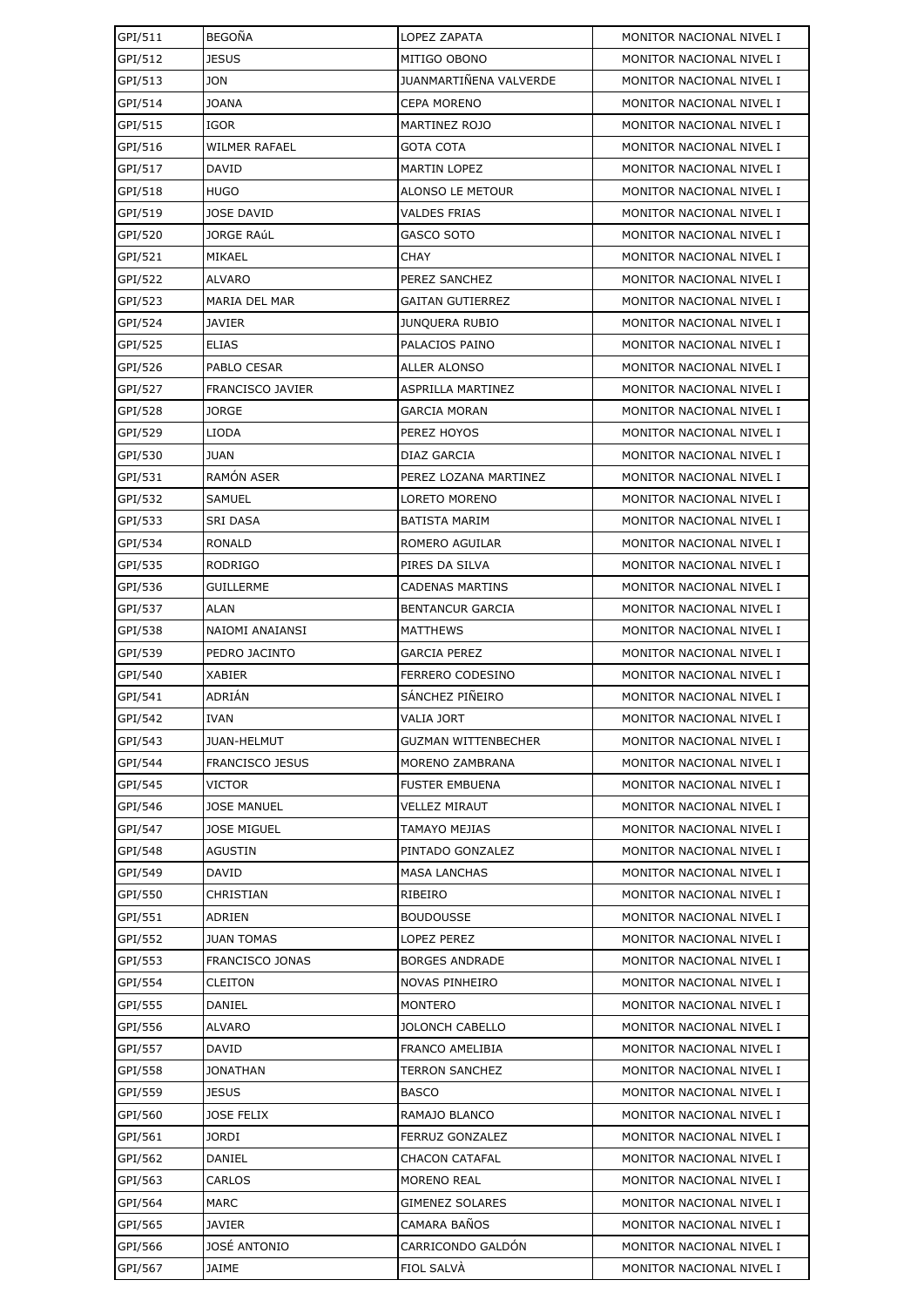| GPI/568 | <b>JESUS</b>             | <b>VARELA FERNANDEZ</b>  | MONITOR NACIONAL NIVEL I     |
|---------|--------------------------|--------------------------|------------------------------|
| GPI/569 | ANGEL                    | ALAÑA OGAZON             | MONITOR NACIONAL NIVEL I     |
| GPI/570 | <b>ADUANICH JEREMIAS</b> | <b>BOLAÑOS SARMIENTO</b> | MONITOR NACIONAL NIVEL I     |
| GPI/571 | JON ANDER                | <b>GARCÍA BILBAO</b>     | MONITOR NACIONAL NIVEL I     |
| GPI/572 | ANDRÉS SEBASTIAN         | <b>QUINCHIA MORENO</b>   | MONITOR NACIONAL NIVEL I     |
| GPI/573 | ADRIANA                  | ORTEGA BOSQUE            | MONITOR NACIONAL NIVEL I     |
| GPI/574 | JONATHAN                 | GARCÍA LAMAS             | MONITOR NACIONAL NIVEL I     |
| GPI/575 | <b>AFRICA</b>            | <b>GARCIA GARCIA</b>     | MONITOR NACIONAL NIVEL I     |
| GPI/576 | <b>SERGIO</b>            | FERNANDEZ CRESPILLO      | MONITOR NACIONAL NIVEL I     |
| GPII/01 | VICTOR                   | MARQUEZ MARTIN           | ENTRENADOR NACIONAL NIVEL II |
| GPII/02 | <b>ANTONIO</b>           | <b>GARCIA MORALES</b>    | ENTRENADOR NACIONAL NIVEL II |
| GPII/03 | <b>FRANCISCO</b>         | <b>BARCIA RODRIGUEZ</b>  | ENTRENADOR NACIONAL NIVEL II |
| GPII/04 | FCO. JAVIER              | <b>IGLESIAS SERNA</b>    | ENTRENADOR NACIONAL NIVEL II |
| GPII/05 | <b>ANTONIO</b>           | <b>GUERRA BERMUDO</b>    | ENTRENADOR NACIONAL NIVEL II |
| GPII/06 | <b>FERNANDO</b>          | NAVARRO SANTANA          | ENTRENADOR NACIONAL NIVEL II |
| GPII/07 | <b>JAIME</b>             | <b>TORRENTS CARDENAS</b> | ENTRENADOR NACIONAL NIVEL II |
| GPII/08 | VERONICA                 | <b>TORRENTS SANCHEZ</b>  | ENTRENADOR NACIONAL NIVEL II |
| GPII/09 | DANIEL                   | GARCIA DE DOMINGO        | ENTRENADOR NACIONAL NIVEL II |
| GFII/10 | <b>CARLOS HARDASMAL</b>  | SUNDARDAS MIRCHANDANI    | ENTRENADOR NACIONAL NIVEL II |
| GPII/11 | <b>JOSE TOMAS</b>        | <b>ALCAIDE MARTINEZ</b>  | ENTRENADOR NACIONAL NIVEL II |
| GPII/12 | <b>JOSE LORENZO</b>      | VAZQUEZ SALVADOR         | ENTRENADOR NACIONAL NIVEL II |
| GPII/13 | <b>JOSEFA MARIA</b>      | <b>RECHE MARTINEZ</b>    | ENTRENADOR NACIONAL NIVEL II |
| GPII/14 | <b>FLORENTIN</b>         | <b>HERNANDEZ RAMOS</b>   | ENTRENADOR NACIONAL NIVEL II |
| GPII/15 | LUCAS LEMI               | PODADERA ORGE            | ENTRENADOR NACIONAL NIVEL II |
| GPII/16 | MANUEL                   | <b>GONZALEZ MELLADO</b>  | ENTRENADOR NACIONAL NIVEL II |
| GPII/17 | <b>ALEXIS</b>            | MAÑAS BARROSO            | ENTRENADOR NACIONAL NIVEL II |
| GPII/18 | LUIS ALFONSO             | LOPEZ QUIÑONES           | ENTRENADOR NACIONAL NIVEL II |
| GPII/19 | <b>FABRICIO</b>          | PEREIRA DA SILVA         | ENTRENADOR NACIONAL NIVEL II |
| GPII/20 | MANUEL                   | CASTILLO MORO            | ENTRENADOR NACIONAL NIVEL II |
| GPII/21 | <b>ANTONIO</b>           | <b>GONZALEZ PEREZ</b>    | ENTRENADOR NACIONAL NIVEL II |
| GPII/22 | <b>JORDI</b>             | VAZQUEZ CABRERA          | ENTRENADOR NACIONAL NIVEL II |
| GPII/23 | <b>ROBERTO</b>           | NUÑEZ ROMERO             | ENTRENADOR NACIONAL NIVEL II |
| GPII/24 | <b>JOSE JAVIER</b>       | FERNANDEZ CRUZ           | ENTRENADOR NACIONAL NIVEL II |
| GPII/25 | ALBERTO                  | <b>TORRES PEINADO</b>    | ENTRENADOR NACIONAL NIVEL II |
| GPII/26 | IAGO                     | DA VILA PIÑEIRO          | ENTRENADOR NACIONAL NIVEL II |
| GPII/27 | CARLOS FABIAN            | THIEBAUT TROCIDO         | ENTRENADOR NACIONAL NIVEL II |
| GPII/28 | ANGEL                    | LAGO GONZALEZ            | ENTRENADOR NACIONAL NIVEL II |
| GPII/29 | <b>ANTONIO</b>           | <b>RUEDA GARCIA</b>      | ENTRENADOR NACIONAL NIVEL II |
| GPII/30 | ANTONIO                  | MORENO FERNANDEZ         | ENTRENADOR NACIONAL NIVEL II |
| GPII/31 | DAVID                    | ARMENDARIZ ARAUZO        | ENTRENADOR NACIONAL NIVEL II |
| GPII/32 | FELIX                    | RAMIRO LUCIA             | ENTRENADOR NACIONAL NIVEL II |
| GPII/33 | ANGEL                    | <b>GOMEZ VILLUENDAS</b>  | ENTRENADOR NACIONAL NIVEL II |
| GPII/34 | ALBERTO                  | TORRES PEINADO           | ENTRENADOR NACIONAL NIVEL II |
| GPII/35 | VIDAL                    | <b>HERRERO ADAN</b>      | ENTRENADOR NACIONAL NIVEL II |
| GPII/36 | OSCAR                    | SANCHEZ-SILVA            | ENTRENADOR NACIONAL NIVEL II |
| GPII/37 | <b>JUAN ANTONIO</b>      | JIMENEZ SALMA            | ENTRENADOR NACIONAL NIVEL II |
| GPII/38 | OMAR                     | RODRIGUEZ BENITO         | ENTRENADOR NACIONAL NIVEL II |
| GPII/39 | <b>SERGIO</b>            | DEL RIO GARCIA           | ENTRENADOR NACIONAL NIVEL II |
| GPII/40 | <b>FRANCISCO</b>         | ALCALDE                  | ENTRENADOR NACIONAL NIVEL II |
| GPII/41 | <b>JUAN FRANCISCO</b>    | ESPINO DIEPA             | ENTRENADOR NACIONAL NIVEL II |
| GPII/42 | SANTIAGO                 | <b>GOMEZ LOPEZ</b>       | ENTRENADOR NACIONAL NIVEL II |
| GPII/43 | <b>JOSE FRANCISCO</b>    | <b>MENERO GARCES</b>     | ENTRENADOR NACIONAL NIVEL II |
| GPII/44 | JUAN                     | <b>GARCIA GARRIDO</b>    | ENTRENADOR NACIONAL NIVEL II |
| GPII/45 | DANIEL                   | LLORET ALEMANY           | ENTRENADOR NACIONAL NIVEL II |
| GPII/46 | LUIS                     | PARDO BRAVO              | ENTRENADOR NACIONAL NIVEL II |
| GPII/47 | <b>BARTOLOME</b>         | <b>JOSE DURAN</b>        | ENTRENADOR NACIONAL NIVEL II |
| GPII/48 | SANTIAGO                 | <b>GOMEZ LOPEZ</b>       | ENTRENADOR NACIONAL NIVEL II |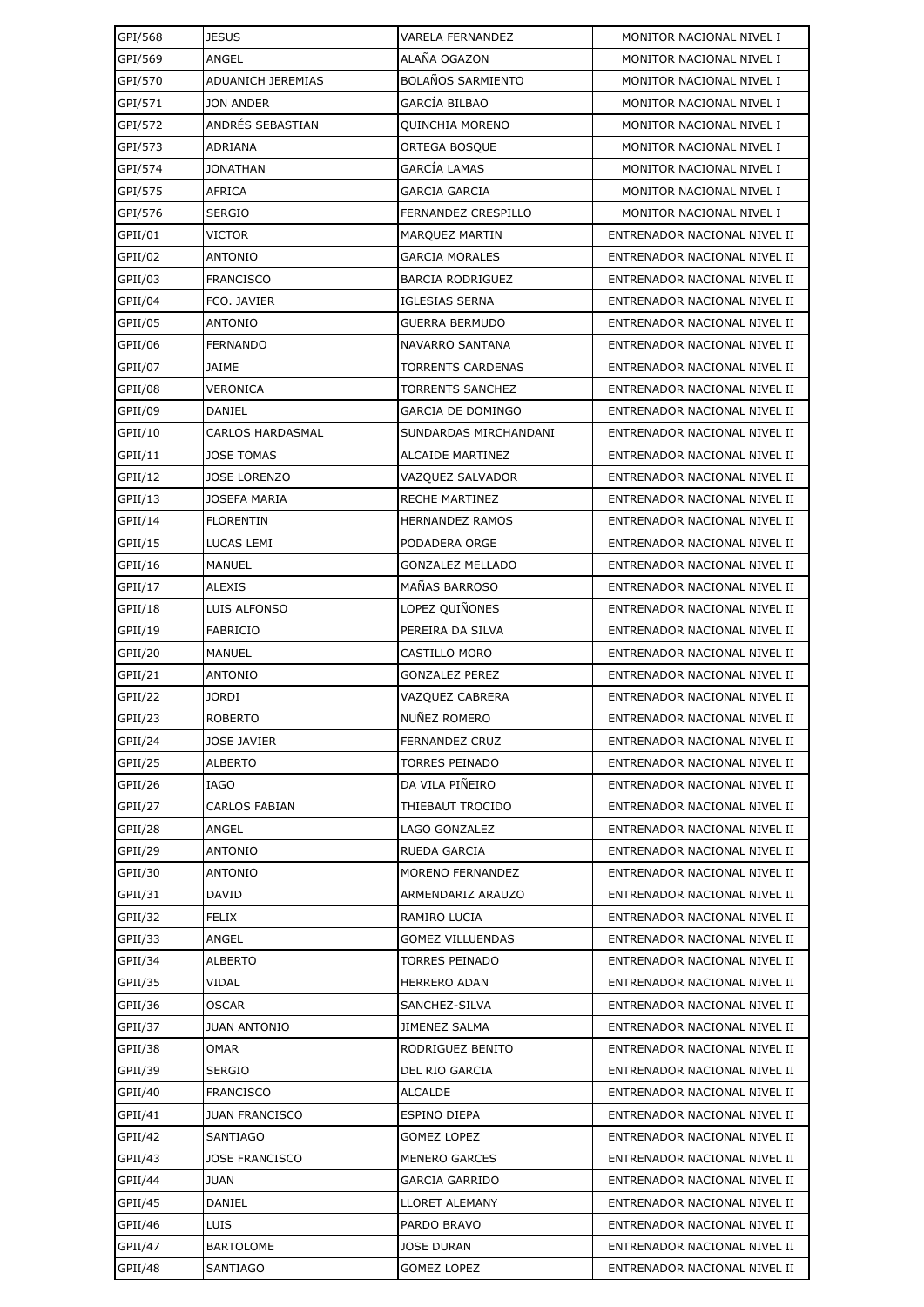| GPII/49  | <b>JOSE</b>            | MORENO FIDALGO            | ENTRENADOR NACIONAL NIVEL II |
|----------|------------------------|---------------------------|------------------------------|
| GPII/50  | <b>SERGIO</b>          | CORREAS ARAMENDIA         | ENTRENADOR NACIONAL NIVEL II |
| GPII/51  | <b>GUILLERMO</b>       | ANGUITA MORALES           | ENTRENADOR NACIONAL NIVEL II |
| GPII/52  | ARIEL                  | LENIS APARICIO            | ENTRENADOR NACIONAL NIVEL II |
| GPII/53  | <b>JAVIER</b>          | ATENCIA ESCALANTE         | ENTRENADOR NACIONAL NIVEL II |
| GPII/54  | AMADOR                 | MEJIAS PEREZ              | ENTRENADOR NACIONAL NIVEL II |
| GPII/55  | <b>ALBERTO</b>         | <b>GONZALEZ ORTIZ</b>     | ENTRENADOR NACIONAL NIVEL II |
| GPII/56  | <b>FERNANDO</b>        | MUÑOZ MANZANO             | ENTRENADOR NACIONAL NIVEL II |
| GPII/57  | MEHMED                 | HYUSMENOV KODAKOV         | ENTRENADOR NACIONAL NIVEL II |
| GPII/58  | <b>JESUS</b>           | ARJONA DOMINGUEZ          | ENTRENADOR NACIONAL NIVEL II |
| GPII/59  | <b>ANTONIO</b>         | RUIZ VIEDMA               | ENTRENADOR NACIONAL NIVEL II |
| GPII/60  | <b>JORGE CARLOS</b>    | LAFUENTE FERNANDEZ        | ENTRENADOR NACIONAL NIVEL II |
| GPII/61  | <b>JOSE FRANCISCO</b>  | RODENAS GARCIA            | ENTRENADOR NACIONAL NIVEL II |
| GPII/62  | LUIS BERNARDO          | MARTINEZ LOPEZ            | ENTRENADOR NACIONAL NIVEL II |
| GPII/63  | ALEJANDRO              | <b>GRACIA MAESTRE</b>     | ENTRENADOR NACIONAL NIVEL II |
| GPII/64  | <b>AURELIO</b>         | CASTILLA CANDIL           | ENTRENADOR NACIONAL NIVEL II |
| GPII/65  | ANGEL                  | REVUELTA CABRERA          | ENTRENADOR NACIONAL NIVEL II |
| GPII/66  | MANUEL                 | DE CELIS ALVAREZ          | ENTRENADOR NACIONAL NIVEL II |
| GPII/67  | <b>MANUEL</b>          | NAVARRO MADERO            | ENTRENADOR NACIONAL NIVEL II |
| GPII/68  | IKER                   | CID OCERIN                | ENTRENADOR NACIONAL NIVEL II |
| GPII/69  | ANGEL BENITO           | LAGO GONZALEZ             | ENTRENADOR NACIONAL NIVEL II |
| GPII/70  | <b>RAMON</b>           | DOMINGUEZ FERNANDEZ       | ENTRENADOR NACIONAL NIVEL II |
| GPII/71  | <b>ADOLFO</b>          | PRIETO LOPEZ              | ENTRENADOR NACIONAL NIVEL II |
| GPII/72  | JOSE                   | AYUDE LOPEZ               | ENTRENADOR NACIONAL NIVEL II |
| GPII/73  | <b>RUBEN</b>           | VARELA VAZQUEZ            | ENTRENADOR NACIONAL NIVEL II |
| GPII/74  | <b>STANLY</b>          | <b>BARBOSA DE SOUZA</b>   | ENTRENADOR NACIONAL NIVEL II |
| GPII/75  | PABLO                  | ESPEJO-SAAVEDRA CARRION   | ENTRENADOR NACIONAL NIVEL II |
| GPII/76  | <b>ARTURO</b>          | <b>GONZALO DEL ALAMO</b>  | ENTRENADOR NACIONAL NIVEL II |
| GPII/77  | PABLO CARLOS           | MARRERO VIERA             | ENTRENADOR NACIONAL NIVEL II |
| GPII/78  | <b>JAVIER</b>          | LUNA ROMAN                | ENTRENADOR NACIONAL NIVEL II |
| GPII/79  | <b>ENRIQUE</b>         | RIVERA BELLIDO            | ENTRENADOR NACIONAL NIVEL II |
| GPII/80  | <b>IVAN</b>            | VIOLERO COMINO            | ENTRENADOR NACIONAL NIVEL II |
| GPII/81  | SANTIAGO               | <b>BASOA GARCÍA</b>       | ENTRENADOR NACIONAL NIVEL II |
| GPII/82  | <b>DAVID</b>           | GRAIÑO LEMA               | ENTRENADOR NACIONAL NIVEL II |
| GPII/83  | ANDRÉS                 | SERRANO VAELHO            | ENTRENADOR NACIONAL NIVEL II |
| GPII/84  | <b>ALFREDO JESUS</b>   | RONQUILLO GASALLA         | ENTRENADOR NACIONAL NIVEL II |
| GPII/85  | <b>JULIO MANUEL</b>    | MUÑIZ SILVA               | ENTRENADOR NACIONAL NIVEL II |
| GPII/86  | RAFAEL                 | HUETO ASUNCIÓN            | ENTRENADOR NACIONAL NIVEL II |
| GPII/87  | AXEL                   | CARRIQUE LE BEUVANT       | ENTRENADOR NACIONAL NIVEL II |
| GPII/88  | SERGIO                 | CASANOVA SANCHEZ          | ENTRENADOR NACIONAL NIVEL II |
| GPII/89  | <b>JOSE JESUS</b>      | DIAZ JIMENEZ              | ENTRENADOR NACIONAL NIVEL II |
| GPII/90  | MARIO                  | ALONSO BLANCO             | ENTRENADOR NACIONAL NIVEL II |
| GPII/91  | <b>JOSEP</b>           | FLORIDO IBAÑEZ            | ENTRENADOR NACIONAL NIVEL II |
| GPII/92  | JOSEP JORDI            | <b>BRU VANDELLOS</b>      | ENTRENADOR NACIONAL NIVEL II |
| GPII/93  | MINERVA                | MONTERO PEREZ             | ENTRENADOR NACIONAL NIVEL II |
| GPII/94  | IÑIGO                  | MARTINEZ GUTIERREZ        | ENTRENADOR NACIONAL NIVEL II |
| GPII/95  | <b>YUSEF</b>           | ABDESELAM KADDUR          | ENTRENADOR NACIONAL NIVEL II |
| GPII/96  | <b>GENTZANE BENGOA</b> | PIEDRA ARRIAGA            | ENTRENADOR NACIONAL NIVEL II |
| GPII/97  | OSCAR                  | MAGRO GIMENEZ             | ENTRENADOR NACIONAL NIVEL II |
| GPII/98  | RAMÓN                  | <b>BOIXADER GIMFERRER</b> | ENTRENADOR NACIONAL NIVEL II |
| GPII/99  | JOSE JULIO             | SANTANA DELGADO           | ENTRENADOR NACIONAL NIVEL II |
| GPII/100 | <b>JONATHAN</b>        | HERNANDEZ HERNANDEZ       | ENTRENADOR NACIONAL NIVEL II |
| GPII/101 | ARITZA                 | LARRINAGA URRUTIKOETXEA   | ENTRENADOR NACIONAL NIVEL II |
| GPII/102 | OLIVER                 | MONZON LOPEZ              | ENTRENADOR NACIONAL NIVEL II |
| GPII/103 | JESÚS                  | LÓPEZ GARCÍA              | ENTRENADOR NACIONAL NIVEL II |
| GPII/104 | <b>JOSEP MANEL</b>     | VÁZQUEZ LAMELA            | ENTRENADOR NACIONAL NIVEL II |
| GPII/105 | CRISTIAN               | MONTES SABIOTE            | ENTRENADOR NACIONAL NIVEL II |